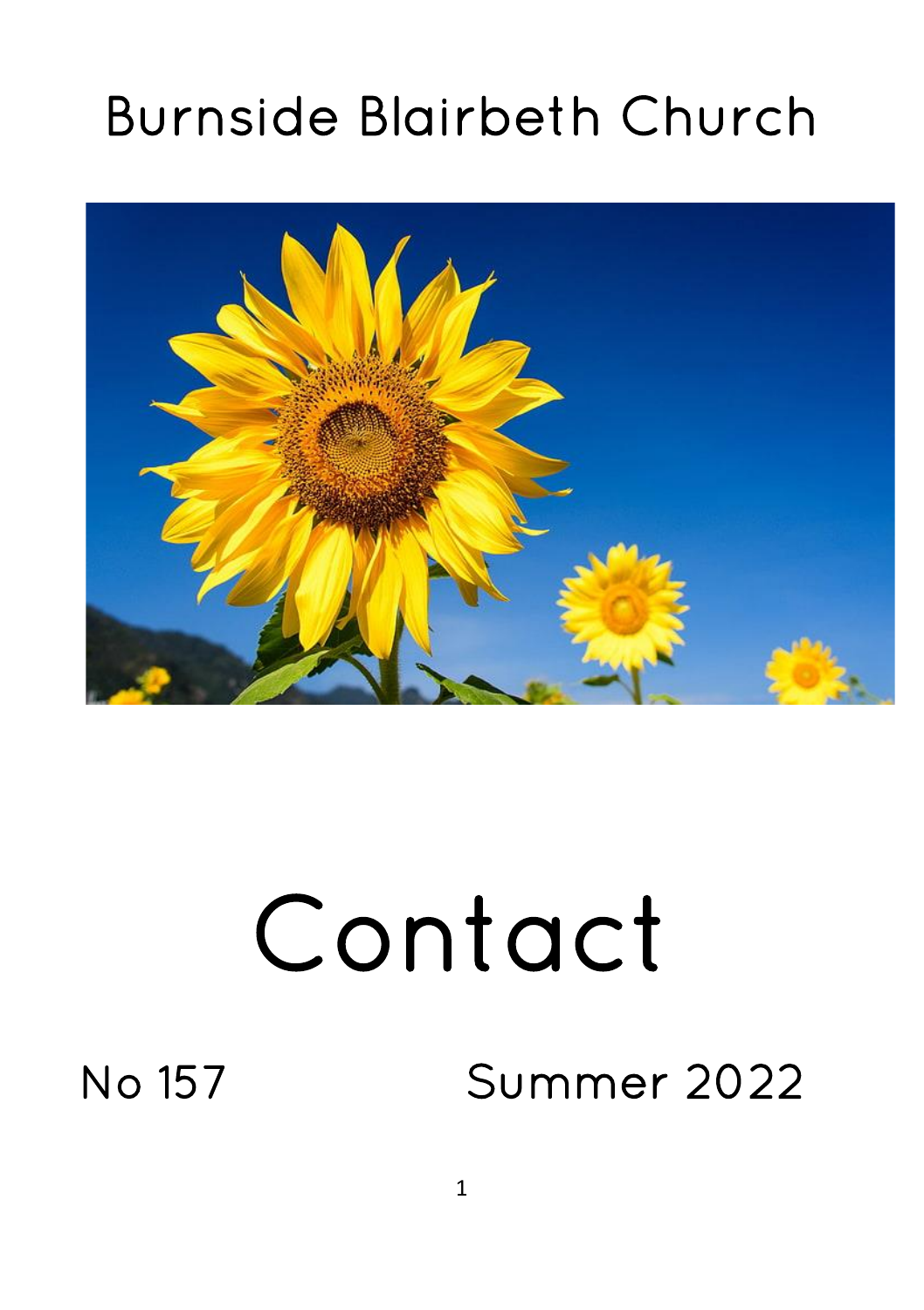Dear Friends,

I wonder if there are certain words or phrases that you think have become devalued or overused or both. Examples which come to mind for me are "important" or "exceptional". These are words which ought to make us pay attention, stop what we're doing and act immediately, but because they are so ubiquitous, the temptation is to listen and nod sagely, but on their own they won't stop us in our tracks.



There are many other words which have similarly lost their impact, and I want to suggest that for the church this is in danger of happening to the word "mission". This is a word which should be high impact, but in truth it has become so overused, or possibly misused, that it is in danger of provoking a yawn rather than action. It seems that no meeting can pass without some reference to "mission" with the result that hearing the word can provoke apathy rather than action. Yet, if we are to remain faithful to who we are called to be, we cannot lose the word "mission" or more importantly the attitudes and actions associated with this crucial word.

One of the phrases often uttered is that "mission is what the church does". I'm sure I need to plead guilty to using this phrase many times. We make a mistake if we start with the idea that mission is primarily our activity. The theologian Christopher Wright argues "our mission means our committed participation as God's people, at God's invitation and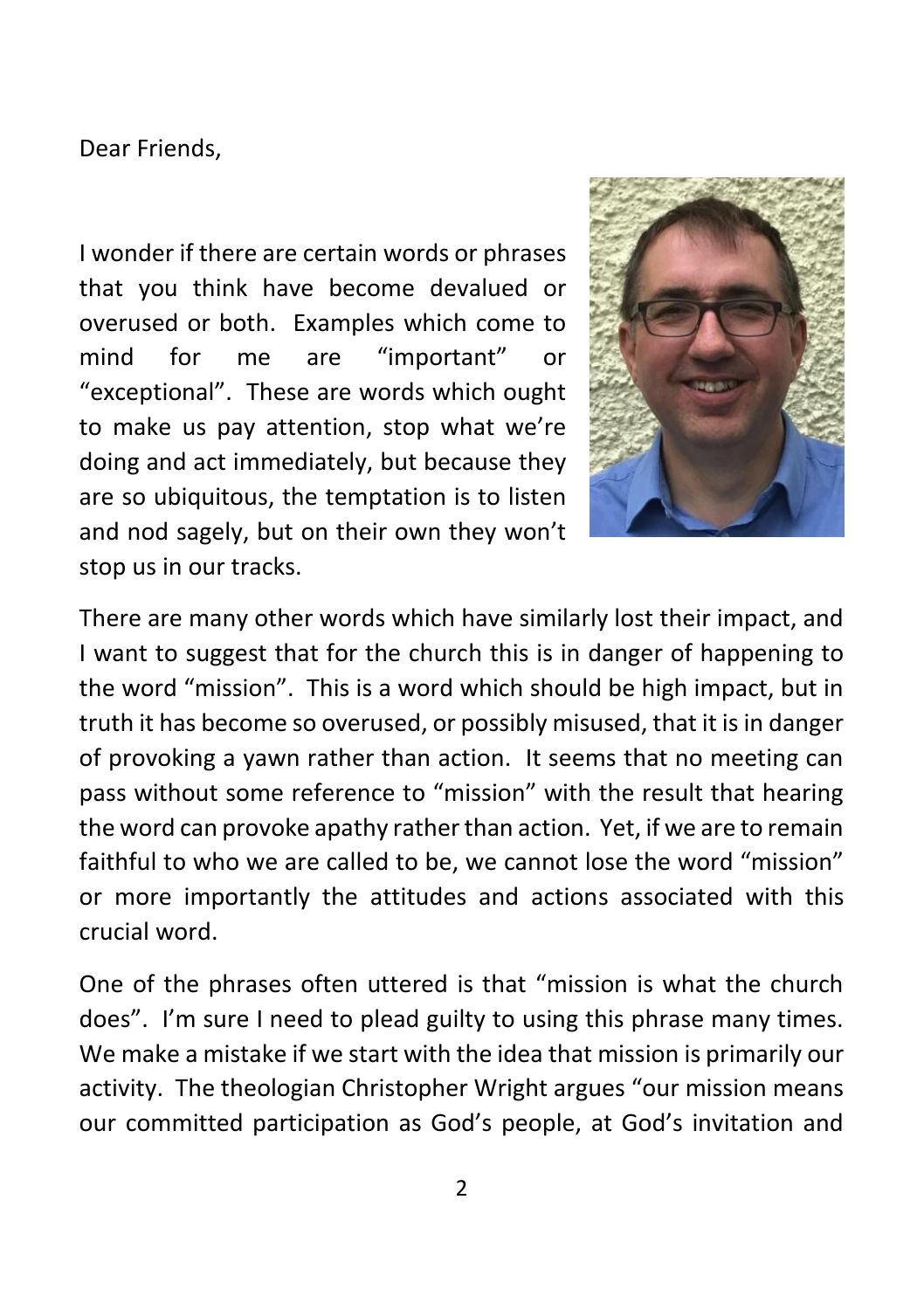command, in God's own mission within the history of God's world for the redemption of God's creation". He puts it in simpler terms when he says, "our mission flows from and participates in the mission of God."

If we agree that we are to participate in the mission of God, that still leaves us with the job of defining our terms. If it's God's mission, rather than the church's, we still need to know what mission means in that context. Sometimes we take the definition back to the word "send" which comes from the Latin word "mitto" – to send. There is some merit in this, since an important part of who God is can be summed up as the "sending God". He sent Jesus, He sent prophets and He sends the church. So it helps us to think of God as the sending God, but when we think about God's mission we need to think in broader terms.

This is when another context in which we use the word "mission" helps. For some time, the phrase "mission statement" was in vogue and it seemed no organisation was complete without a mission statement. That was simply a statement which summarised the purpose of the organisation. It set out to state what the organisation wanted to achieve. When we say that we participate in the mission of God we are simply participating in the purposes of God for the world. We are playing our role in what God wants to do.

I hope this helps us to see that mission is not just something that we do. When we reduce mission to "something we do" we can be in danger of confining it to a small part of church life which has to fit alongside other activities in congregational life. Rather mission is a fundamental part of our identity. We are people who have been called to participate in what God is doing in our world.

By the time you read this we will have started a series looking at the five marks of mission. These have been adopted by the Church of Scotland, alongside other denominations, as markers of what we should be about.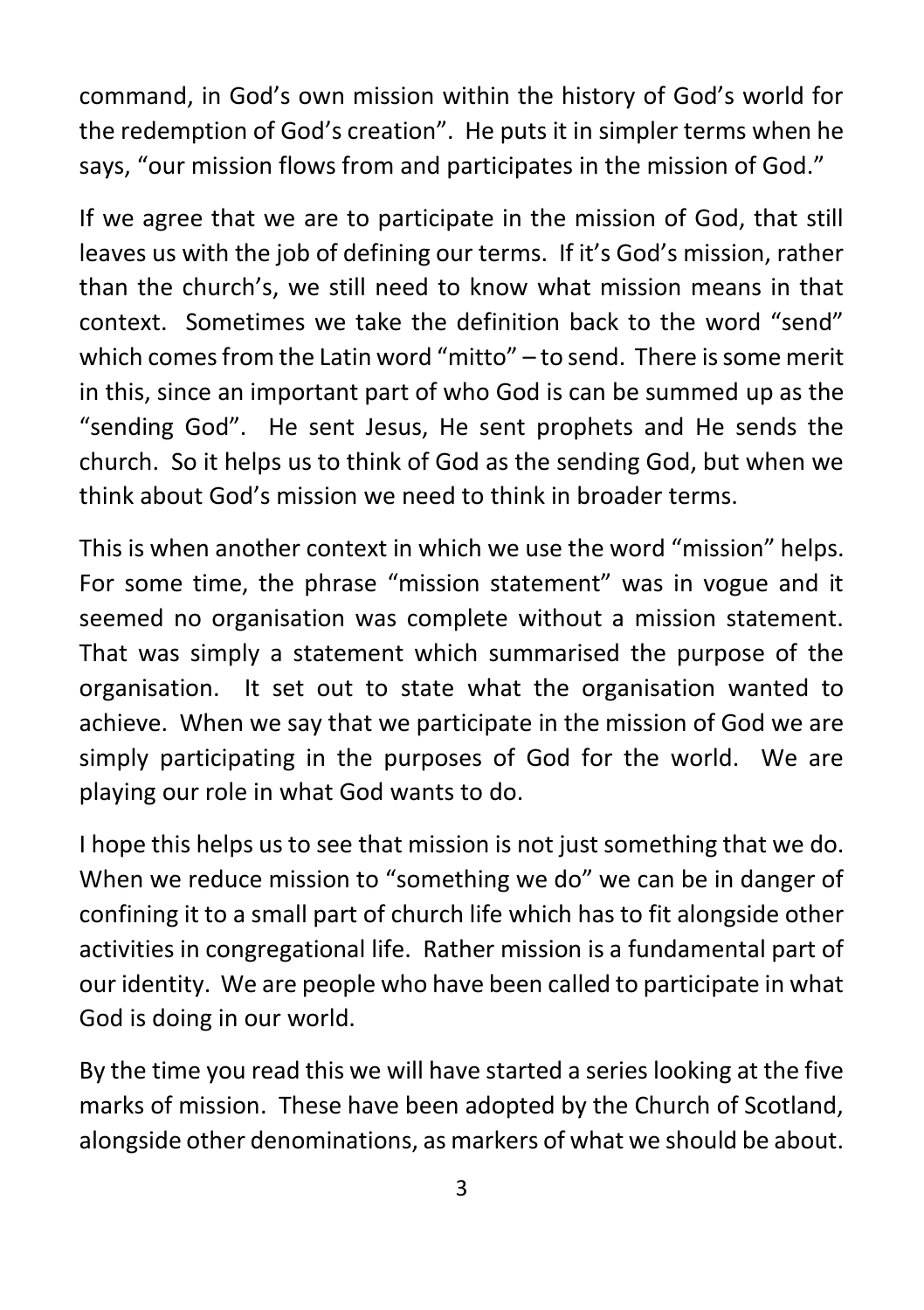As we start this series it's important to acknowledge that we can't sum up mission in five short statements. These statements are a useful tool which help us think about our purposes – but as we think about them let's remember that ultimately we are called to take part in what God is doing in the world – and fundamentally that is how the word "mission" can be summarised.

Your friend and minister,

William Wilson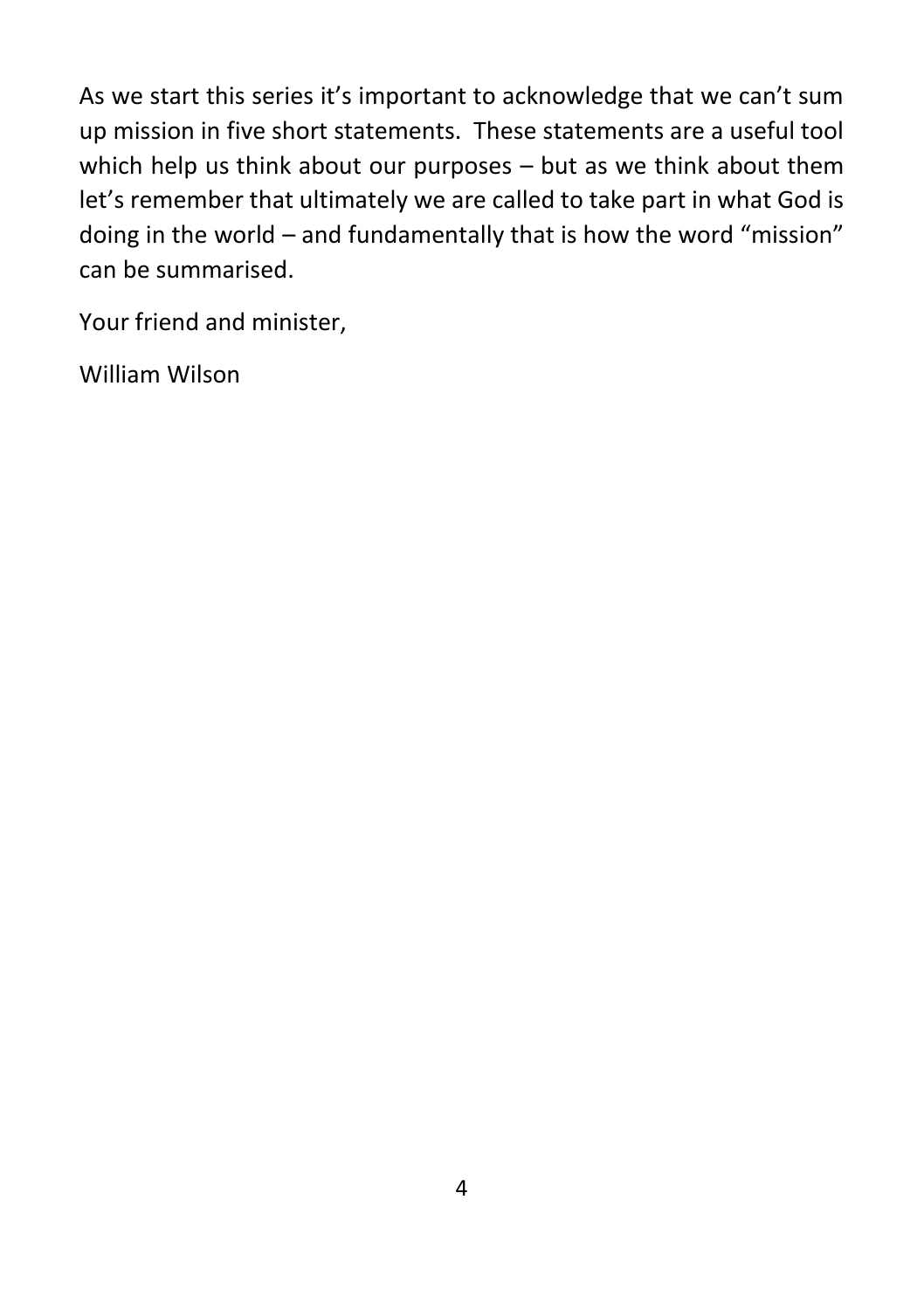# **Kirk Session**

The Kirk Session met on 20 April. Once again, we met both in person and online and are grateful to John Gordon, Alan Hudson, Jim Suttie and Ross Galloway for facilitating this. During the meeting it was agreed that this would be the last meeting in this format and that all future meetings will be in-person.

We have included key points from the meeting below. If there is anything, though, that you would like to speak to us about, please catch up with us at church on a Sunday morning or contact us [sessionclerk@burnsideblairbeth.church.](mailto:sessionclerk@burnsideblairbeth.church) We also wanted to highlight, again, that Session meetings are open to the congregation, should you wish to join us.

#### **Matters Arising**

We reviewed the **Easter Services**. During discussions it was noted that Messy Church was a very positive event with many families attending who are not regular attendees at Sunday morning worship. It was also noted that there were some families from the Blairbeth and Spittal areas which is a great encouragement.

It was noted that there will be a **café church** service on 15th May, led by the folks from Switch.

The Moderator (William) updated the Kirk Session on the formation of the Cluster group for the purposes of developing the **Presbytery Mission Plan**. The congregations included are Burnside Blairbeth, Stonelaw, Cambuslang, and Flemington Hallside. There will be a series of meetings to help work through the Mission Plan for the Cluster. The Moderator, both Session Clerks, and Chris Mackintosh will represent the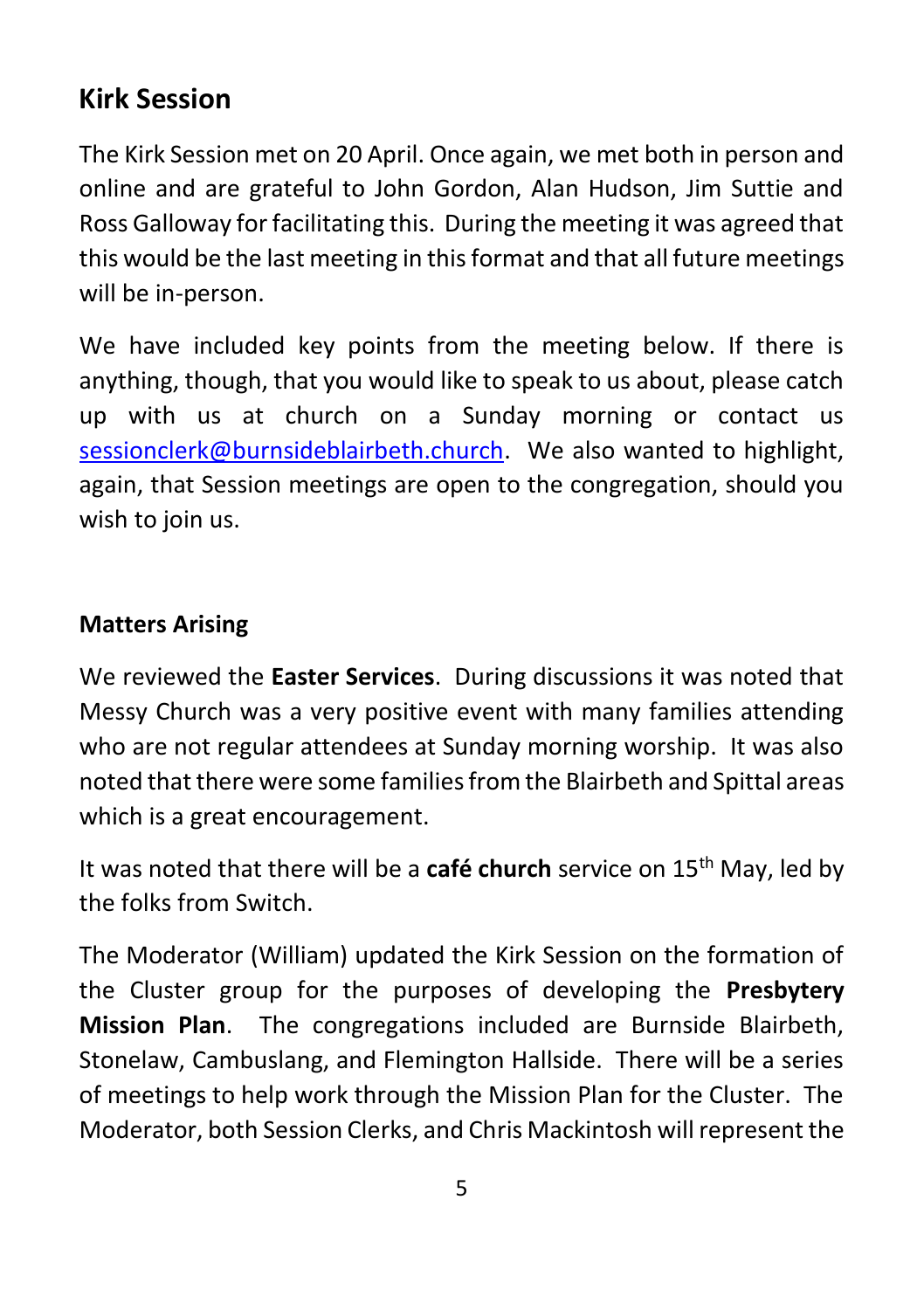church initially, but others may be asked to contribute from time to time depending what area of church life is being discussed.

William updated Session on the **Heating Project**. He advised Session that Heating Consultants have been appointed and will begin an assessment in due course.

#### **Worship and Prayer**

The Kirk Session spent some time reviewing **Sunday evenings**. It was noted that Chris Mackintosh intends to run another **Bible Course** and that Sunday evenings would be a good time slot to do that in. This follows on from the course that was run during lock down which received very positive feedback. William had informed Session that he has planned to use the slot on the 8th May for a **time of prayer** and that the 15th May was booked in for the **Christian Aid service.** Other ideas for how best to use the time with an intergenerational focus are welcome. Please contact William or the session clerks with these.

#### **Safeguarding**

Marjory Maclean confirmed that Adam Neil had received his PVG certificate from the Church of Scotland. Adam was approved by the Kirk Session to work with Children and Young People at Burnside Blairbeth Church

#### **Pastoral Care**

Kate Airlie updated Session on the delivery of **Easter Envelopes**. We are grateful to the 16 volunteers who helped distribute the envelopes to 108 individuals. Kate advised that she would like to do something similar again in August this year. If this is something you might be interested in helping with please speak with Kate.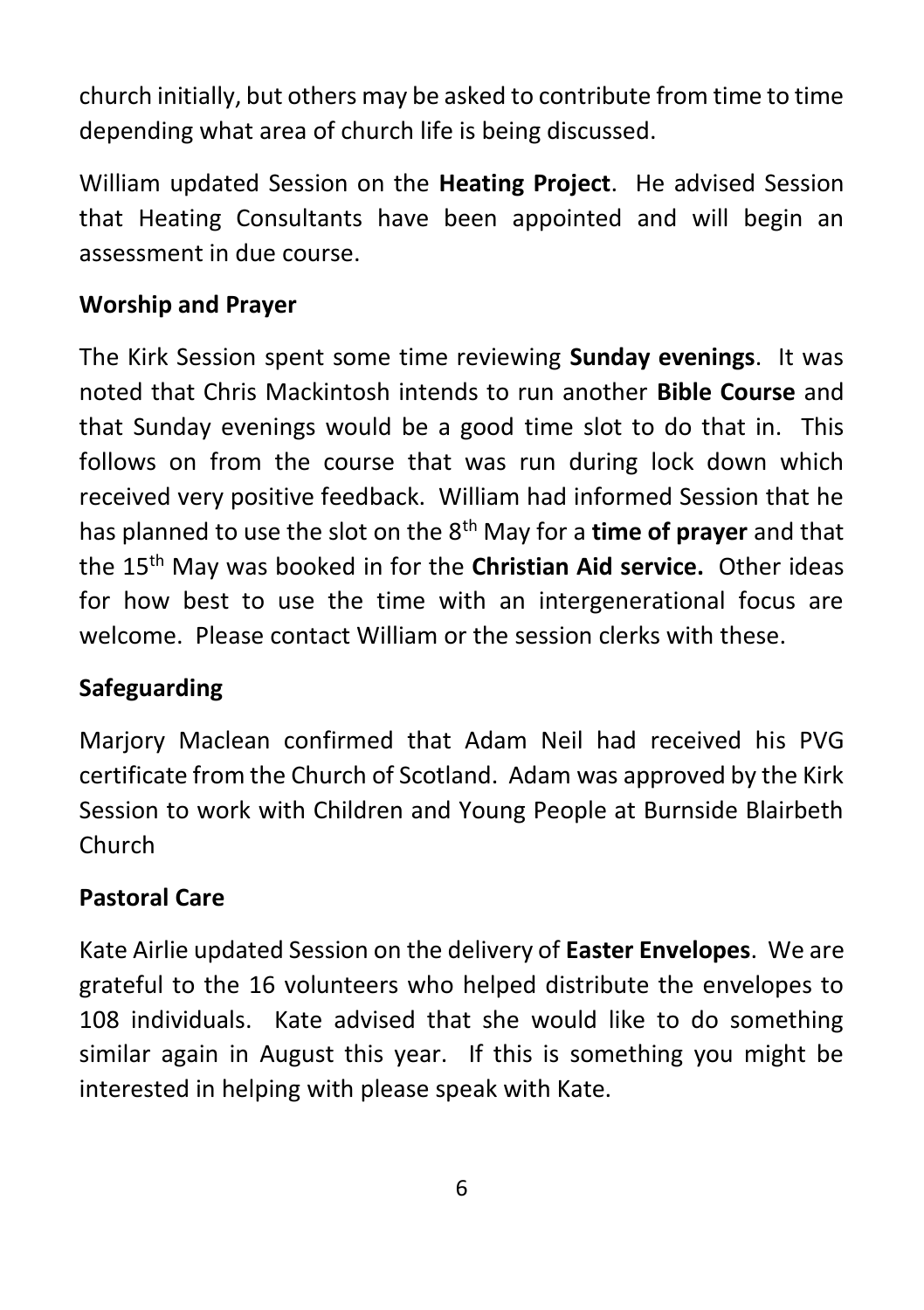#### **Kirk Session Prayer Brunch and Stated Annual Meeting**

The Kirk Session spent time in prayer on Saturday 26<sup>th</sup> February, focussing on the outcomes from each of the Teams. Leigh thanked the Kirk Session for giving up of their time to take part.

The Stated Annual Meeting took place on 20<sup>th</sup> March 22. Leigh thanked everyone who contributed to this.

#### **Team Reports**

#### **Property**

It was noted that we are still looking for someone to be the point of contact for **Health and Safety** matters. In the meantime Gary Wylie is filling this position.

William updated session on progress with the works at **11 Church Avenue.** He advised that quotes had been received from a contractor sometime ago. It was noted that the cost of the repairs may have changed due to recent price increases, however, the contract has advised that they will try to stick as close to the original quote as possible.

#### **AOCB**

Lesley Mackintosh had advised Session that she intends to run a **Bereavement Care Awareness course**. This will take place sometime in September (*see article later in this copy*).

John and Marjory Maclean advised session that they and some other families have registered to **host families** who are coming from **Ukraine**. They have suggested that it might be helpful if others are doing the same thing, that they let others know so that they might share good practice and ideas on how best to support these families.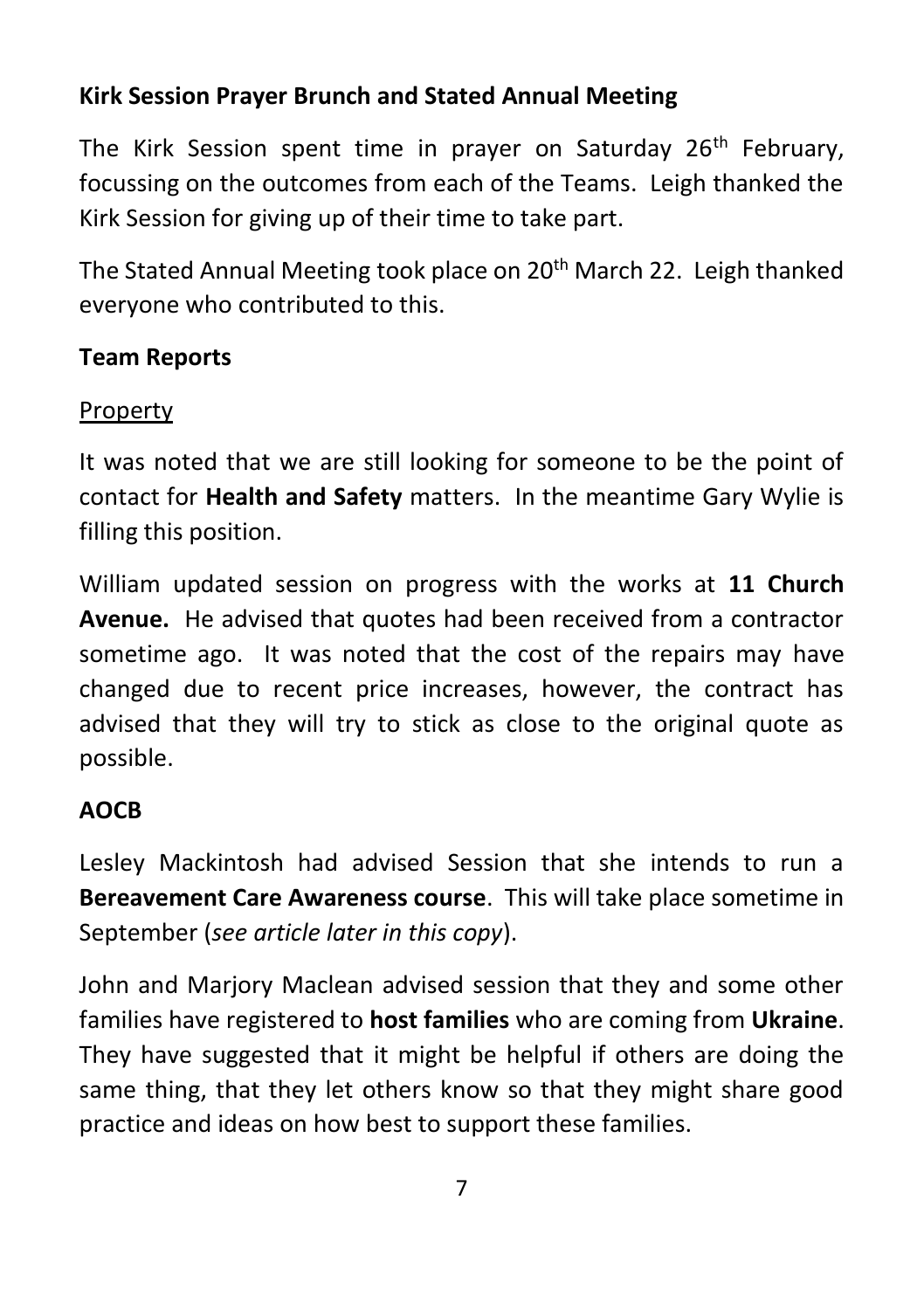Carolyn Sampson highlighted to the Kirk Session that we would normally rota different volunteers to help with **Summer Sunday Clubs**. However, this is becoming increasingly difficult as many who would volunteer are already on the rota or other rotas. It was suggested that the services during summer are in All-age format to ease the pressure. No decision was made, although William had asked folks to email him with any other suggestions.

The Kirk Session discussed the **Church Bible** being brought in at the beginning of the service. It was recognised that some folks in the congregation value this to help focus on God and to ready themselves for worship. It was also agreed that this was not the only method for readying ourselves for Sunday worship. It was agreed that we will try out different methods over the next few months and receive feedback on these.

Our next meeting will be **Wednesday 8th June 2022**.

Leigh Galloway and Gary Wylie Joint Session Clerks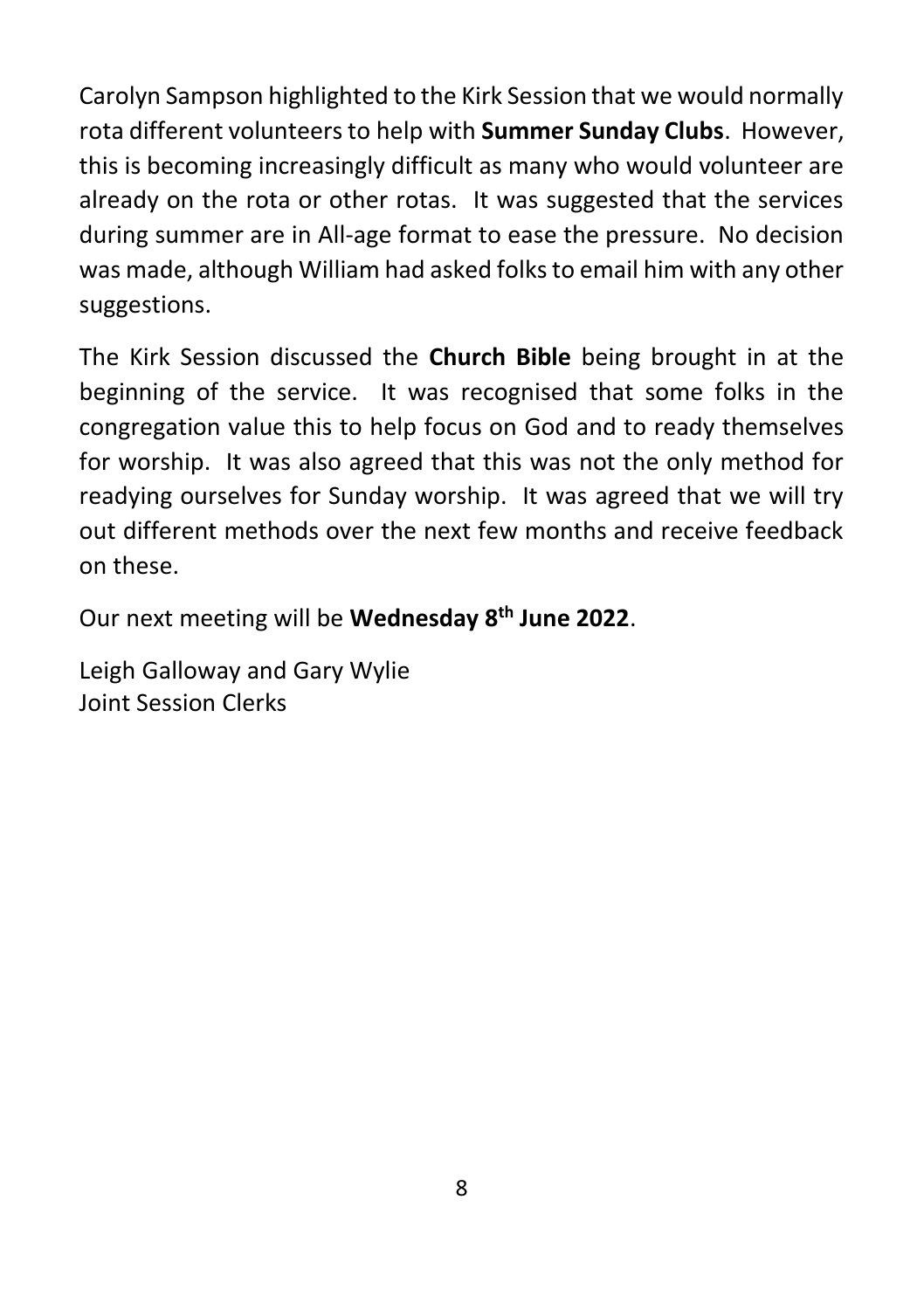# **Financial Update to 30 April 2022**

- Total income of £111,921 which is £1,048 less than the same period last year. Our offerings are very much in line with last year with the overall decrease a result of the job retention scheme grant we received last year due to lockdown thankfully not required this year. However, our budgeted income for the first 4 months was £129,410 meaning we are £17,489 behind.
- Total expenditure of £125,264 which is £6,789 more than the same period last year. The main reasons for the increase in expenditure are as follows –
	- o Our National Ministry and Mission costs (including our Presbytery fees) are a total of £3,260 higher for the 4 months to 30 April. Last year there was a reduction in our M&M contributions which was a result of '121' reducing the annual allocation costs for all congregations due to Covid.
	- o Our heat and light costs are £2,544 higher. There are 2 reasons for this – the church being more actively used than this time last year (which is great!) and a result of there being no tenant in the Church Avenue property meaning we have to pay the energy costs until there is.
- Total income less expenditure leaves a YTD shortfall of £13,343.
- The breakdown of this by fund leaves the following position as of 30 April –
	- $\circ$  General Fund Deficit of £6,897 and with a brought forward surplus of £25,102, this leaves £18,205. Our National Giving Day last year raised £21,218 and we want to avoid eating into this with a deficit.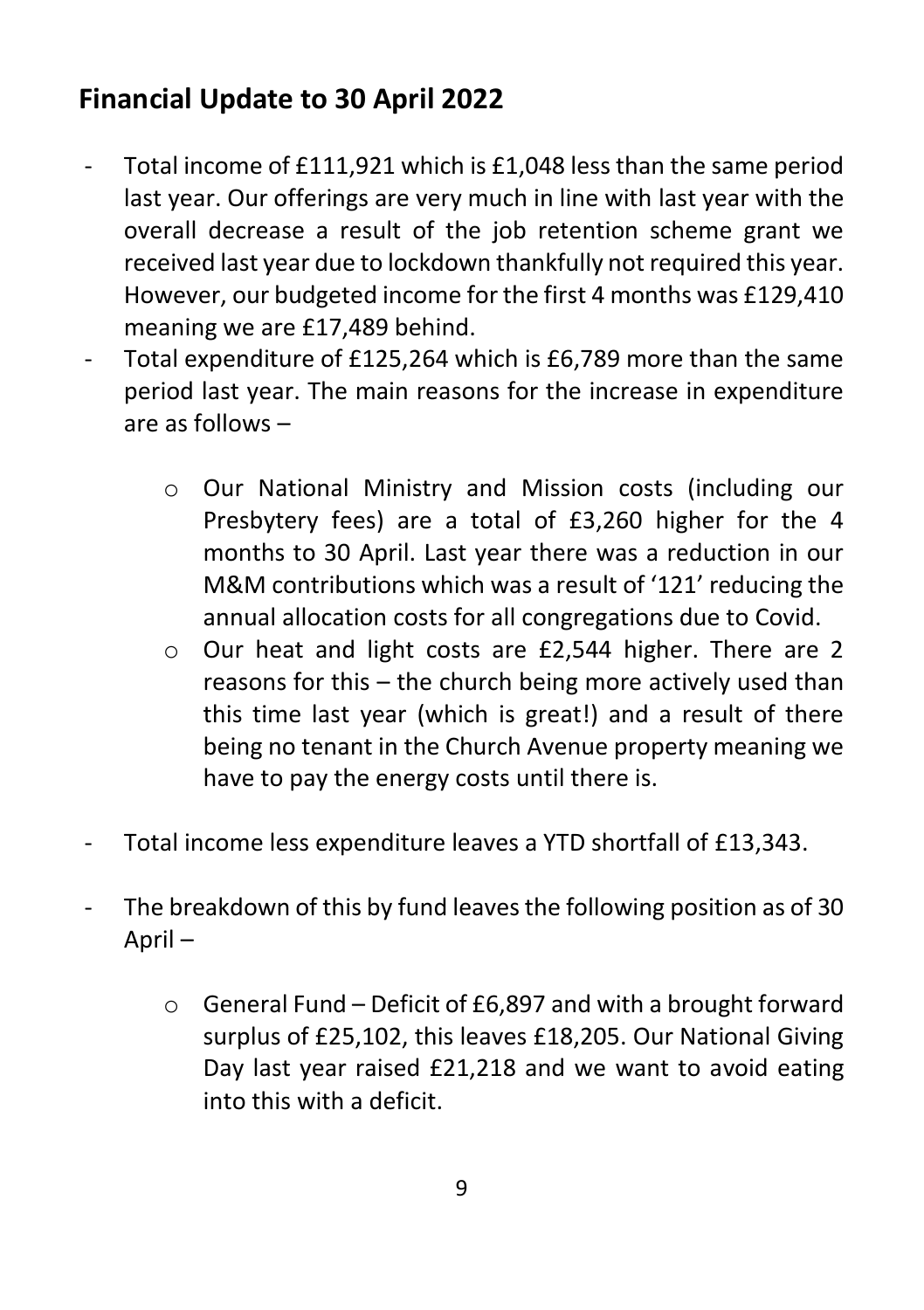- $\circ$  Local Mission Fund Deficit of £4,360. I'll be adding some additional information on this fund in my next article.
- o Missionary Partner Fund Deficit of £2,087 please see more information below.

Area of Focus –

As I noted in my last article, this year I'd like to focus in each article on a specific area where our financial resources are utilised and why it is important that we can continue to be financially supportive. The focus of this month's article is the Missionary Partner Fund but before I highlight that further, I wanted to update you on the area of focus in my last article – the SU Sponsorship Fund. I'm delighted to report that we received gifts of £788 (including gift aid). As well as helping our young people attend the SU Lanarkshire Holiday weekend, we are now in the position to support several of them attend summer camps. Thank you for these gifts.

Missionary Partner Fund –

This year we will be financially supporting up to 9 missionary partners with their work taking place across the world. Our financial commitment this year is £37,000 with income, including gift aid, currently received totalling £10,247 and as noted above, we currently have a shortfall of £2,087.

It is a privilege for us to be able to support so many wonderful people and their organisations and we had the first-hand opportunity recently to hear Craig Cunningham speak about their time in Bolivia, the exciting work going on but also the day-to-day challenges. Each of our Missionary Partners will be experiencing the same hope and excitement but also challenges and we are blessed to be able to help them financially.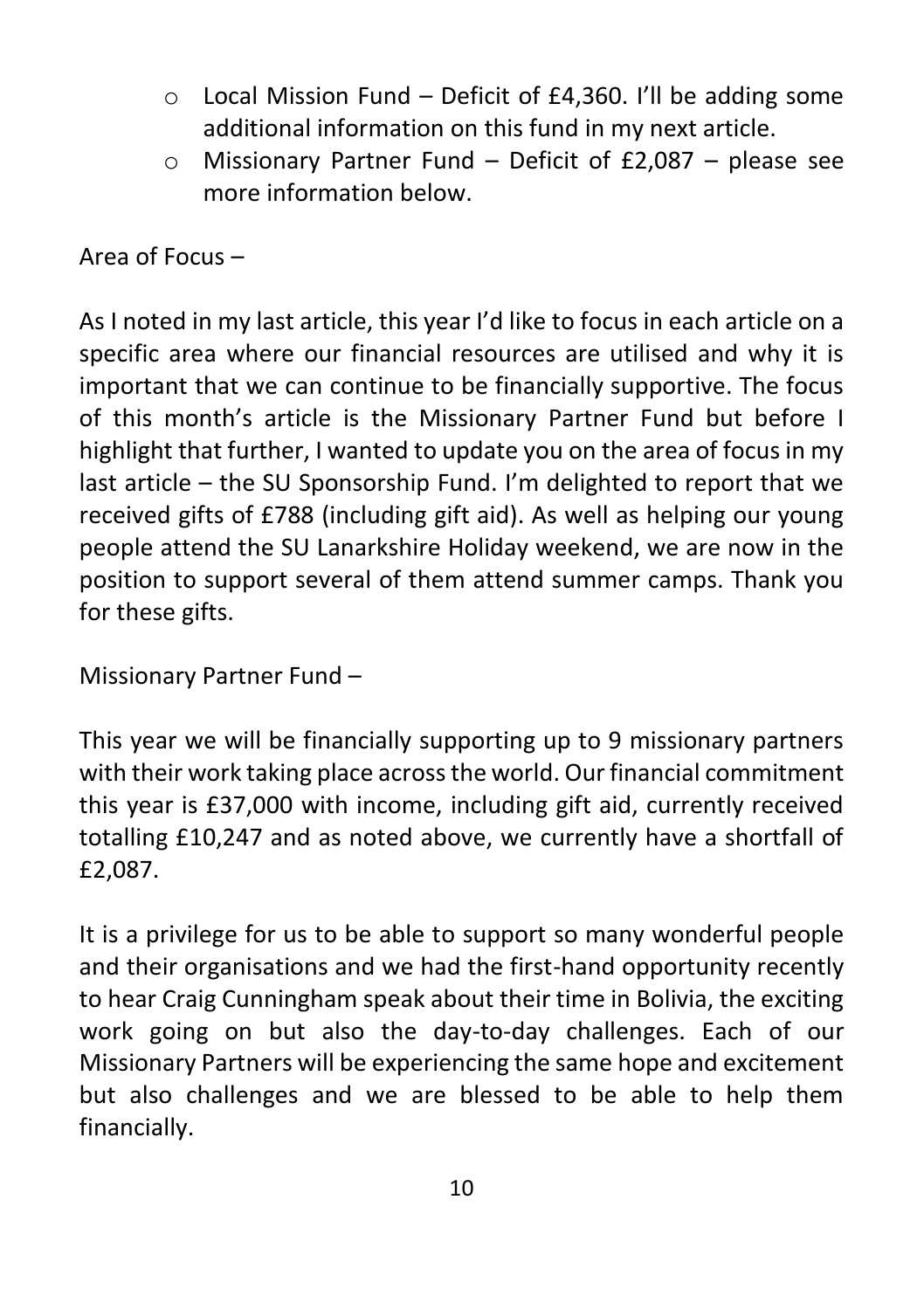At our Communion Service on 12 June, there will be a retiring offering for our Missionary Partners. Please prayerfully consider supporting our partners and their organisations, particularly at a time of such global uncertainty. Spreading the good news of Jesus has never been more important.

Your continued financial support is greatly appreciated. Please continue to pray for our finances in the coming year and that we will be able to continue to meet all our financial commitments.

Andrew Telfer Treasurer

-------------------- oOo --------------------

# **Food Notice**

We now have gluten free biscuits in the tea/coffee cupboards in the gathering area - these are for everyone to use so please help yourself or offer them if appropriate.

Thank you, Leigh Galloway

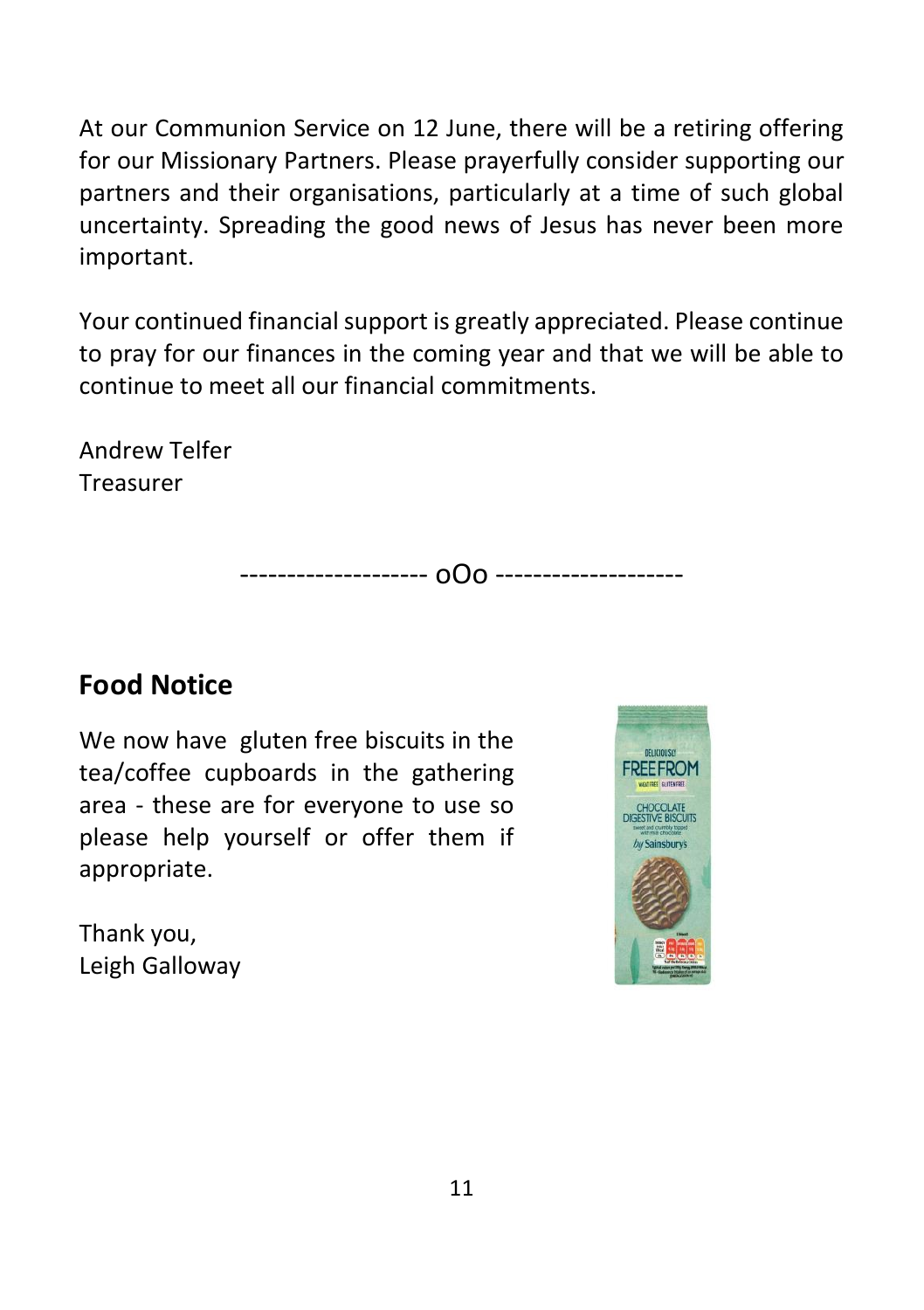# **Burnside Blairbeth Guild "Look forward in faith"**



The final meeting of the session, our AGM and Social Afternoon, was held on Monday 21 March. The Office Bearers gave short reports, making reference to the curtailed session of meetings and the various changes which had, on the whole, been well accepted by the members. Membership remained steady at 70, with over 80 folks having attended at least one meeting. The average attendance was slightly over 60. Members of the Leadership Team had previously indicated that they would be willing to serve for another year, given that they had not yet served for a full year, and this was accepted unanimously.

Fundraising Events were of necessity restricted again this year, and as a result, there were not the usual funds to distribute to the Projects at the end of the year. However, table top Christmas and Easter Sales had gone some way to help, allowing the sum of £1,000 to be distributed. Gifts were made to Burnside Blairbeth Church; the Guild Project Starchild and the local community project, LEAP.

Many of our members have helped the charity "Children in Distress" in the past by knitting items for babies - newborn babies, many suffering from Aids and called Fish and Chip babies because they were sent home from hospital wrapped in newspaper for warmth. The charity has expanded their work with older children and, whilst they still appreciate the baby items, they would also be happy to receive jumpers and cardigans up to a size 26" chest. So if any of you are looking for something to keep you occupied, here's your chance! Please contact Isabel Rowatt for further information or collection details.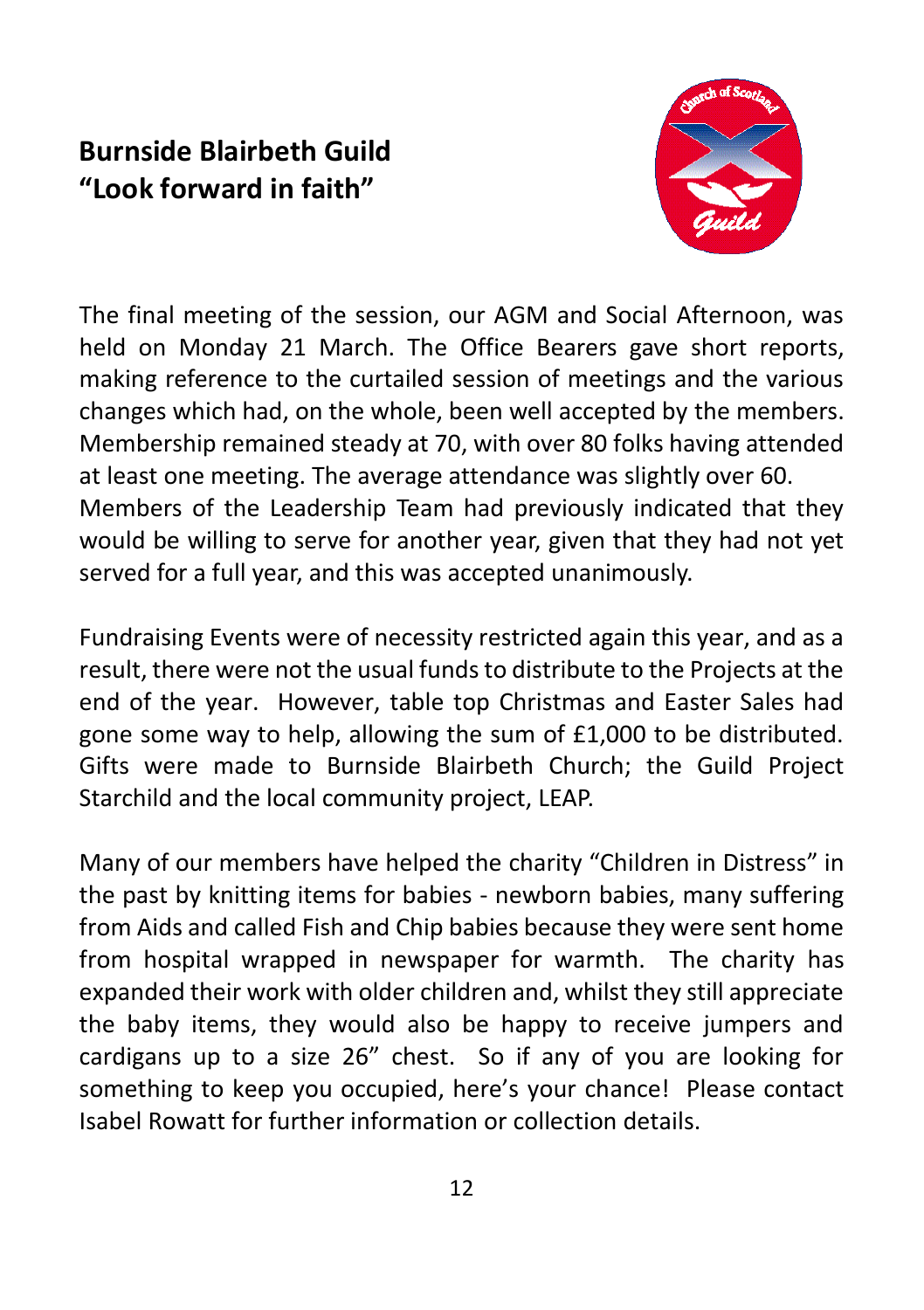Meanwhile, the leadership team is busy planning a programme for next session, and they sincerely hope that this year the Guild will be able to start in October and run for a complete session.

Catherine Nelson

-------------------- oOo --------------------

# **Messy Church**



Good Friday Messy Church

All ages gathered at lunchtime on Good Friday in the Burnside Building.

- ➢ We brought ourselves to the table (a decorated person in our image).
- ➢ We brought our thanks to the table (a decorated cardboard cross).
- $\triangleright$  We brought our prayers to the table (written on a paper dove).
- $\triangleright$  We brought the story of Easter to the table (drawn on pebbles).

At the table (now covered in all we had brought) we remembered Jesus who loved us so much that he died for us, and that he rose again and is with us always. On the cross Jesus said, "It is finished". He had done the job he came to do and we can now be close to God forever.

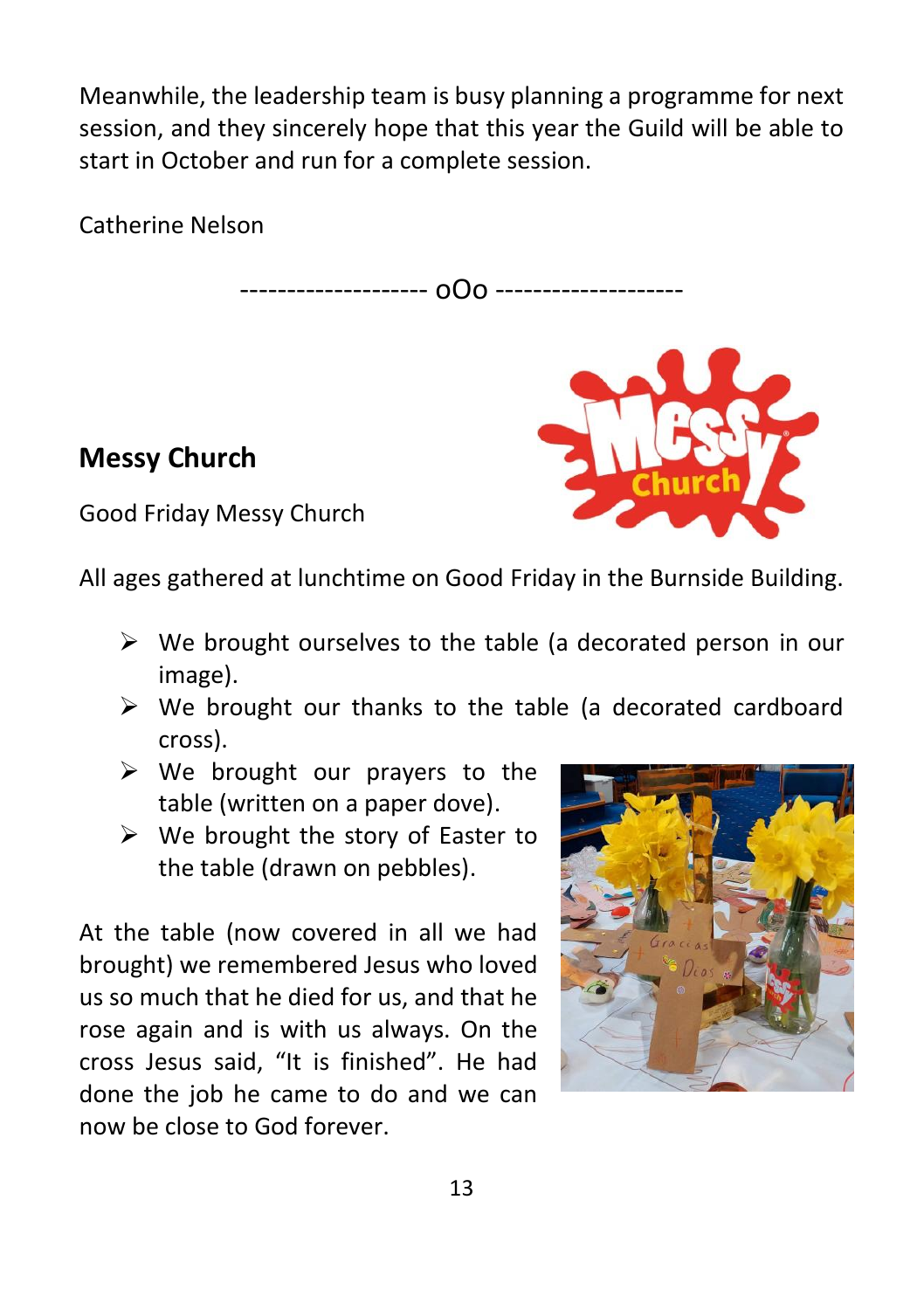Then we shared sandwiches together with nice things to drink. At the end we celebrated as we found Easter Eggs hidden around the church garden.

It was great!

Jen Robertson



#### **Scripture Union Update**

As the new SU Ambassador for the church I am going to regularly update you on what is happening with SU.

This month SU holding a working party at Kingscross on 26<sup>th</sup> -28<sup>th</sup> May and again on the  $10<sup>th</sup>$  June to help spruce the site up ready for camps to start. This is open to everyone and you can sign up here:



<https://www.suscotland.org.uk/events/kingscross-workparty-may/>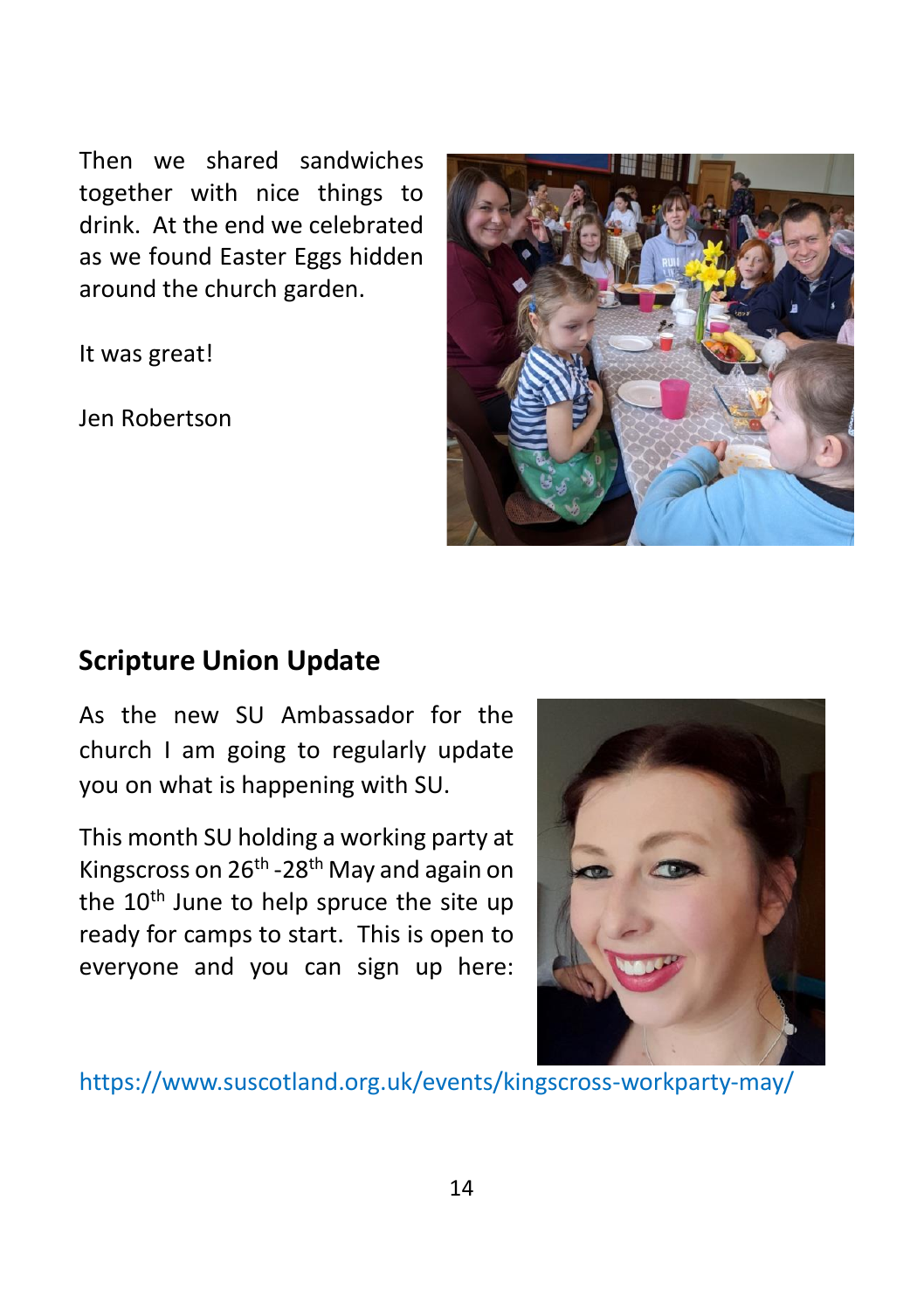SU are also still looking for minibus drivers for most of the events over the summer. There is an awareness scheme which you can sign up to here [https://www.suscotland.org.uk/events/midas-minibus-driver](https://www.suscotland.org.uk/events/midas-minibus-driver-awareness-scheme-training-june/)[awareness-scheme-training-june/](https://www.suscotland.org.uk/events/midas-minibus-driver-awareness-scheme-training-june/) if you would like to.

Closer to home there are quite a few young people from the church booked in to come to KX1 from 26<sup>th</sup> June to 1<sup>st</sup> July. We are fully booked with 37 young people but are still looking for an assistant cook and some more group leaders if you are interested in this please come and speak to myself, David Samson or Andy MacArthur about this.

It will be a great week and it's so exciting that holidays can happen again this year after a 2 year break.

Amy Samson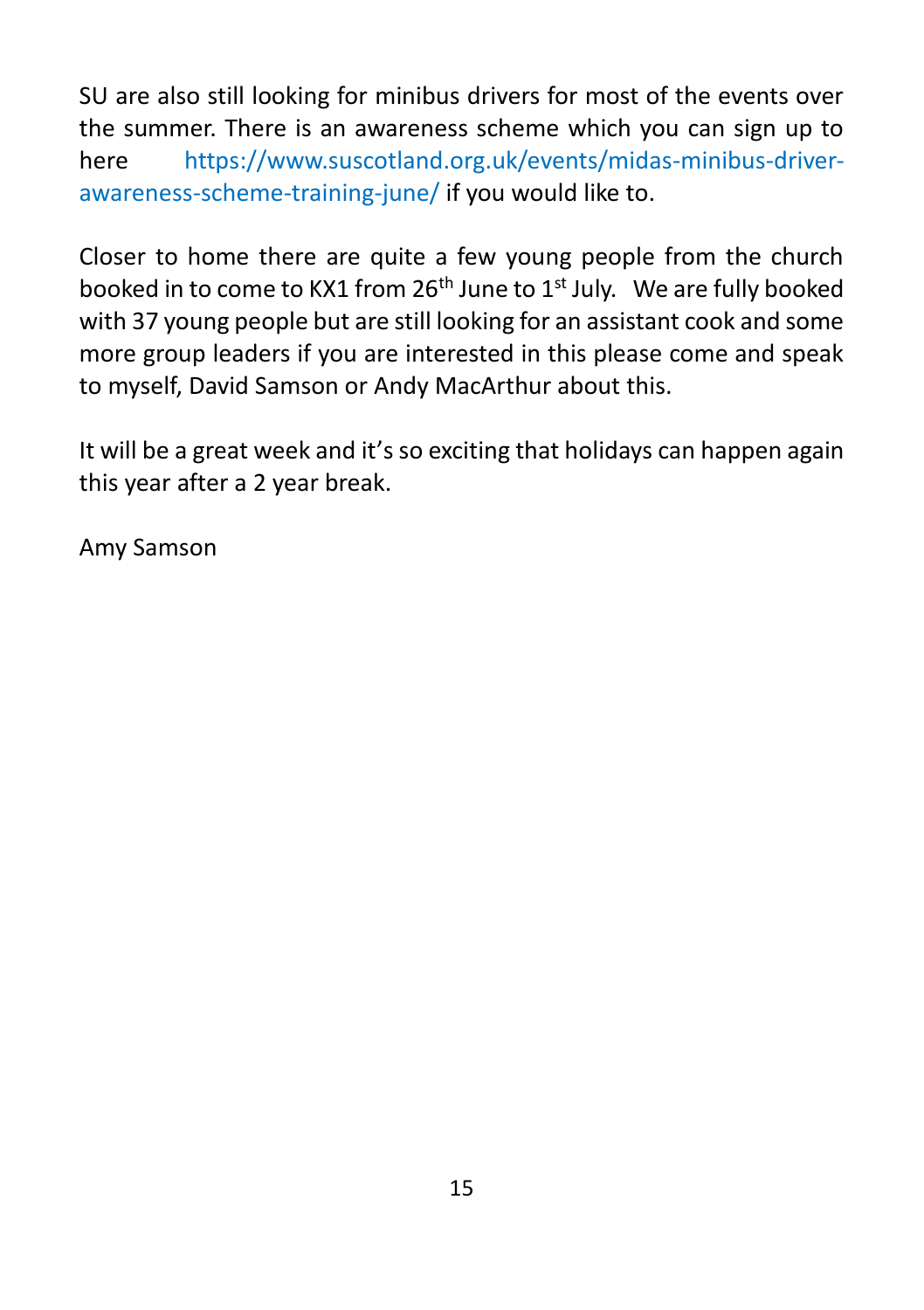# **Missionary Partners – News**

#### **Morven Collington, New Destiny, Brazil**

**Morven will be speaking at our service on 19th June – below is an update about New Destiny from their March newsletter**

#### **The day we have all been waiting for!**

Last Tuesday, for the first time since the pandemic began, we started our *Transformers groups* again on the farm! During lockdown we were bringing the families out for day retreats, and we also ran camps for the TF children at the end of last year but all our kids missed the *Transformers groups*. We are now able to have new kids start as well. We always say that the farm only comes alive when the children are there. It's a place that God set apart first and foremost, for them, a place where they feel at home and are free to be themselves - they absolutely love it! We have decided to give TF places to 60 children (8 to 14 years old) and we'll run camps for the ones on the waiting list.

#### **More camps for more kids**

This year we're planning to run weekend adventure camps every month, for the Transformers groups, Transformers+, the waiting list children, TF mums and TF dads. It's so exciting that we now have the big barn which was built mainly with the camps in mind.

#### **Food for the body and soul**

We've got 22 mums signed up so far for *TransforMUMS* on Monday afternoons. The idea is that they bring their empty ND bags every Monday and fill them up on the farm with the yummy cooking and baking that they have made with Margareth and Tamara. Then they take the baskets home to have with their families. There will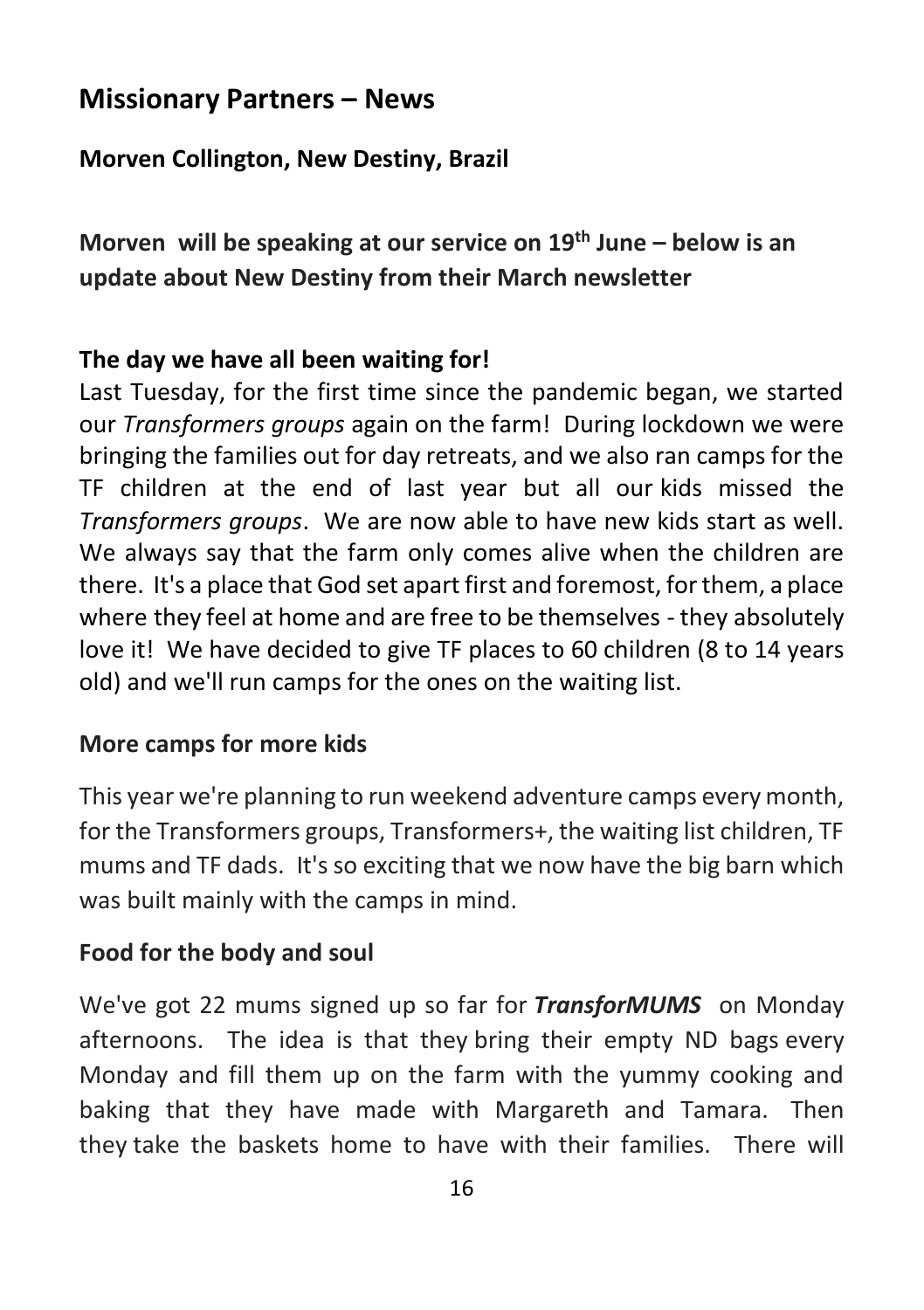always be a special moment each week when they can fill up on spiritual food too if they would like to. Jesus said, "I am the bread of life. Whoever comes to me will never be hungry again". We look forward to sharing some of the mum's developing stories with you as the year unfolds.

#### **"Killing the Missing"**

In December, for the first time in over 2 years due to the pandemic, I and my three youngest children, were finally able to return to Brazil and 'kill the missing' (as the Brazilians say!). It was amazing to be back on the farm. Many of you will have shared in the excitement in 2020, when



we completed the building of the new facility on the site of our old barn, bang in the centre of the farm. One of the highlights of this recent trip was finally being able to see it! It was really inspiring to sit at that table with nature flooding in and make plans for the year ahead at ND and as you might imagine, our children and their families absolutely love it!

#### **Worst flooding in Itarabito in years**

Thank you to those of you who sent us donations for the recent victims of the terrible flooding in our local town. We were able to buy lots of bottled water, cleaning materials, rubber boots and food packages, for some of the worst affected. Most of those families were temporarily housed in nearby schools, however nearly all of them have now returned home. Our team will be returning to the families we've been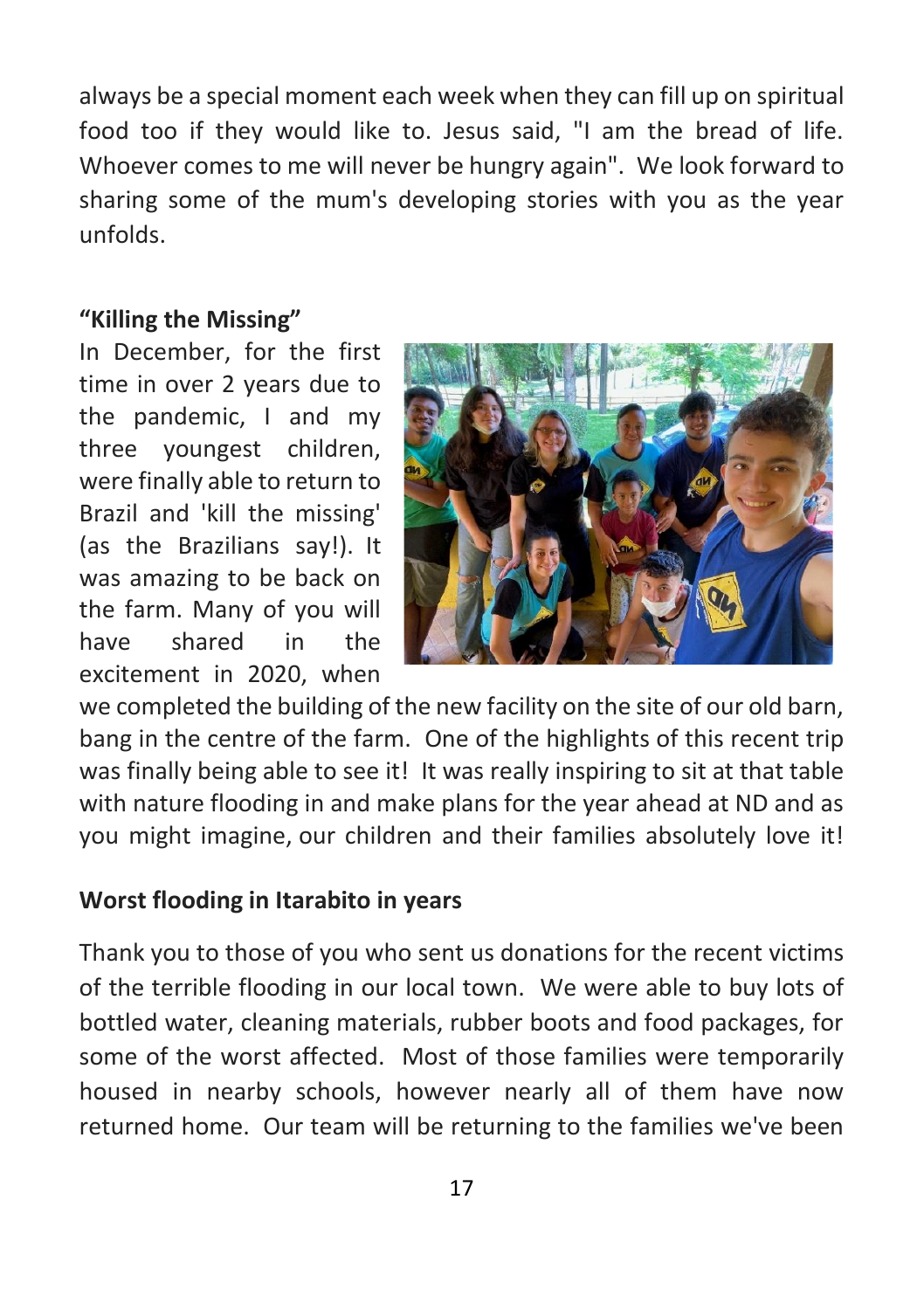visiting with some ND care packages. The greatest needs we are seeing, however, are emotional ones, due to the trauma of losing their homes and their personal possessions and going through such a frightening and close to death experience. Some of the families have told us that we are the only ones who have stopped to sit down and spend time with them in the middle of the mess and to ask how they are feeling.

#### **Tribute to a very Special Man**

In December, my dad crossed the finishing line here on earth to spend the rest of eternity with Jesus. Dad was a spiritual father at New Destiny. He and my mum were missionaries there for the first 7 years and continued to be a much-loved part of the community for another 7 years after dad had his stroke in 2013. During his time serving at New Destiny, Dad blessed everyone around him (together with my Mum they were a team!). During his lifetime he inspired so many people to draw closer to God and live wholeheartedly for Jesus. His other passion was talking to God and he spent hours in prayer.

One time I asked my Dad what would happen to all those prayers when he died and his answer was **Revelations 5:8** which talks about all our prayers continuing to be held safe before God the Father, until each one is answered in His perfect timing.

God bless, Morven & the ND team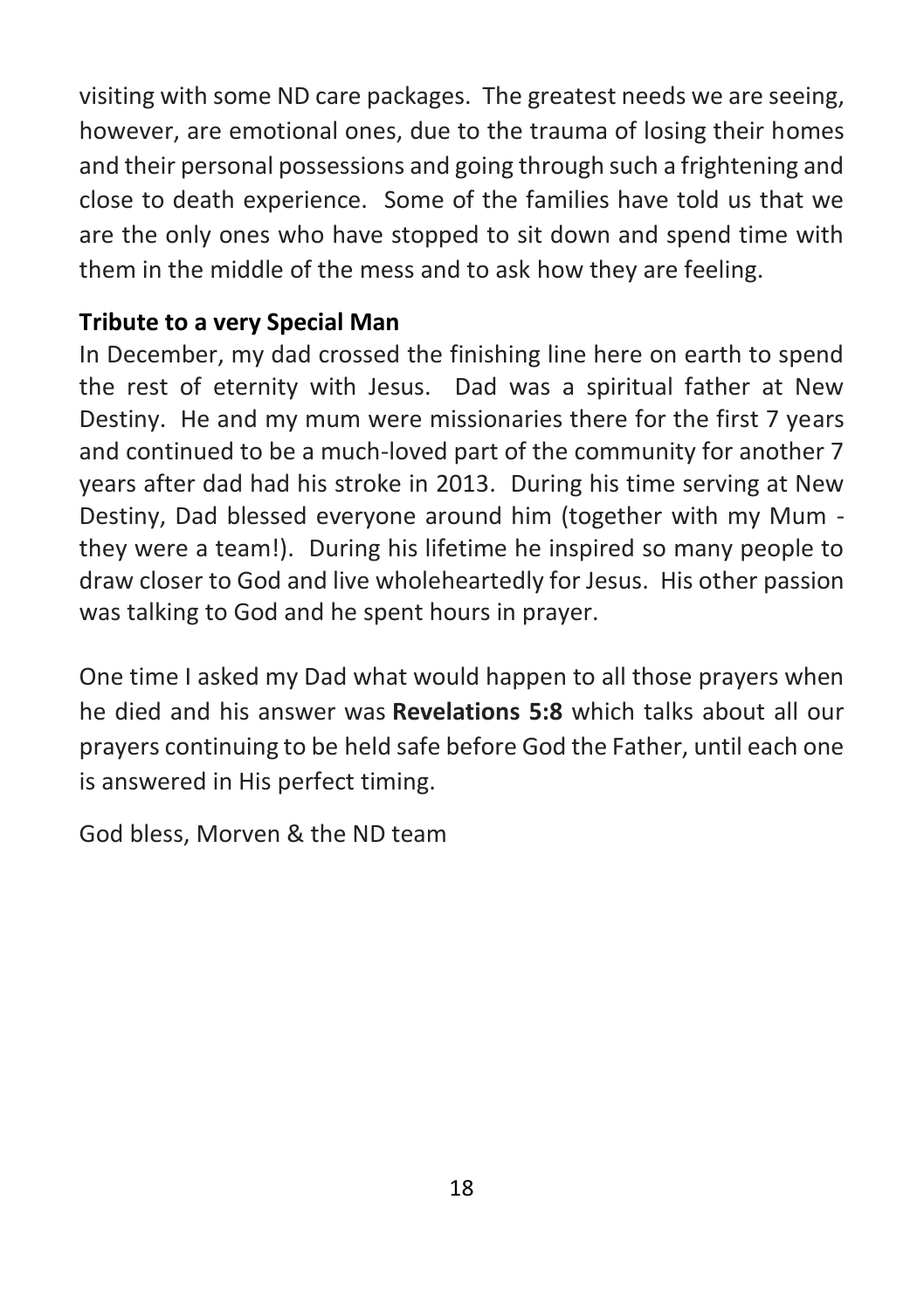## **Update on Kitega Community Centre in Uganda**

April 2019 seems like a lifetime ago now, but that was when we were last out at Kitega. Despite that we are still receiving regular updates and there are constantly new changes so here is a wee update about the Kitega Community Centre in Uganda.

During the pandemic, the centre was affected just like the rest of us, but they worked with restrictions that were in place and kept going, giving hope to those around them. It was also a chance to stop



and refocus on what they want to do in the community.

Like the rest of the world the disabled children were not allowed to come to the centre (which is their school) during Lockdown and for a lot of the children they lived in very volatile situations so the teachers are now giving 1-1 counselling to the children as well as training staff in child protection to raise awareness of keeping these children safe. The children are all now back at the centre and continuing with their learning and vocational skills.

#### **Sign Language**

Derrick the sign language instructor has been spending time with the deaf children and their families. The pandemic has given them the opportunity to teach some of the family members basic sign language to communicate with the children. Most of the guardians and siblings are excited to learn and this will improve communication.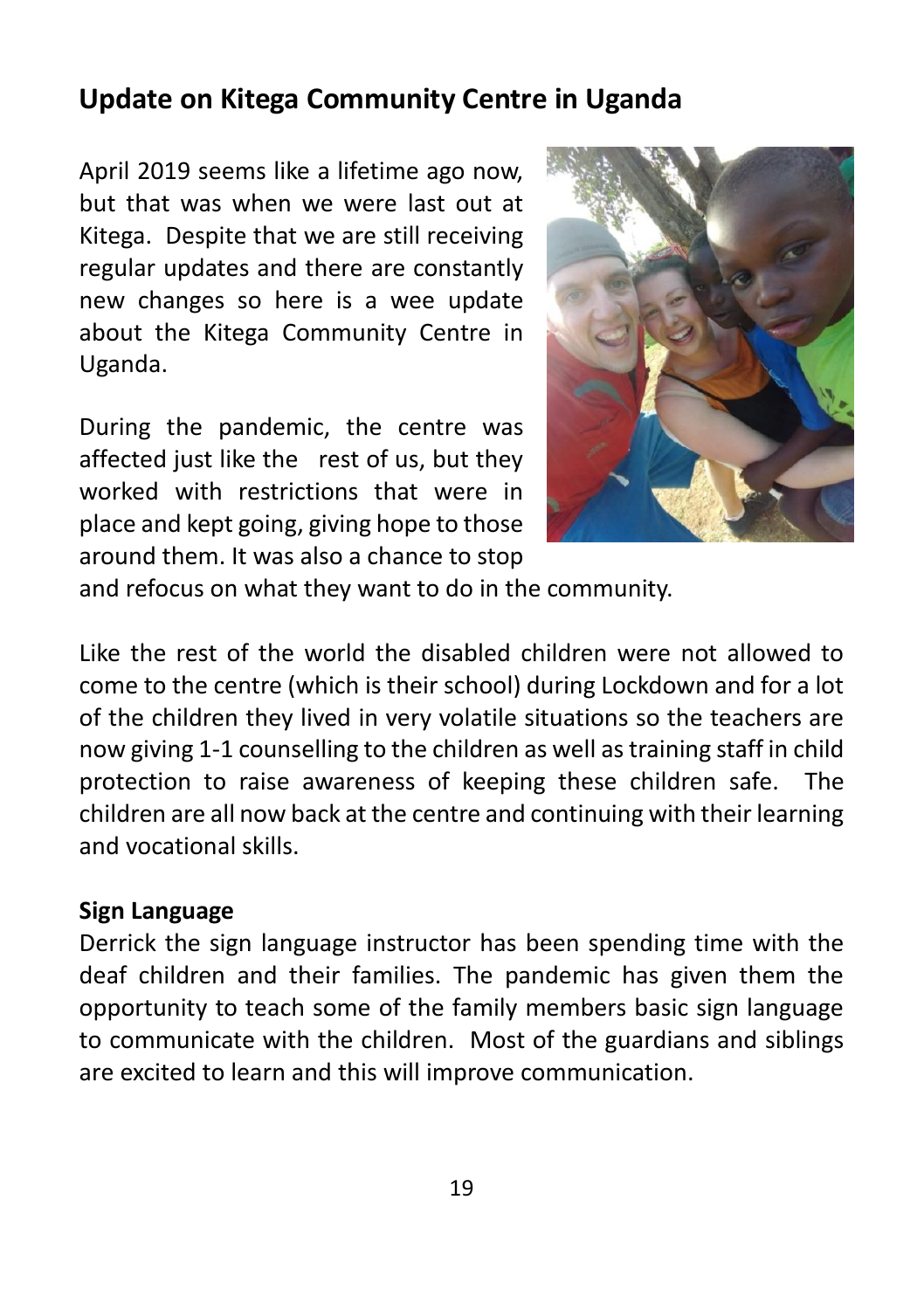#### **Ebenezer Medical Centre**

One of the exciting developments at the moment is the building of the Ebenezer Medical Centre in Katugulu (a village right next to Kitega- think Burnside and Rutherglen). It was hoped, the centre would be finished by the end of 2021, but like most other things it was delayed due to the pandemic. As you can see from the photos the roof is complete and just waiting on iron sheets to cover it now and electricity has also been installed for the centre.



#### **Legal Aid**

Another good development to come from the pandemic is the availability of legal aid. 85percent of the population is termed indigent because they are unable to meet costs of professional legal services. This raises the fear of widening the scope of marginalized persons if nothing is done about it. The Kitega Community Centre is a registered legal aid service Provider with a team of 3 lawyers that run it.

The Centre is blessed to have its legal aid offices up and running and servicing entire community now, basing to the community out cry for the services, the Centre has contracted a lawyer/counsel to handle and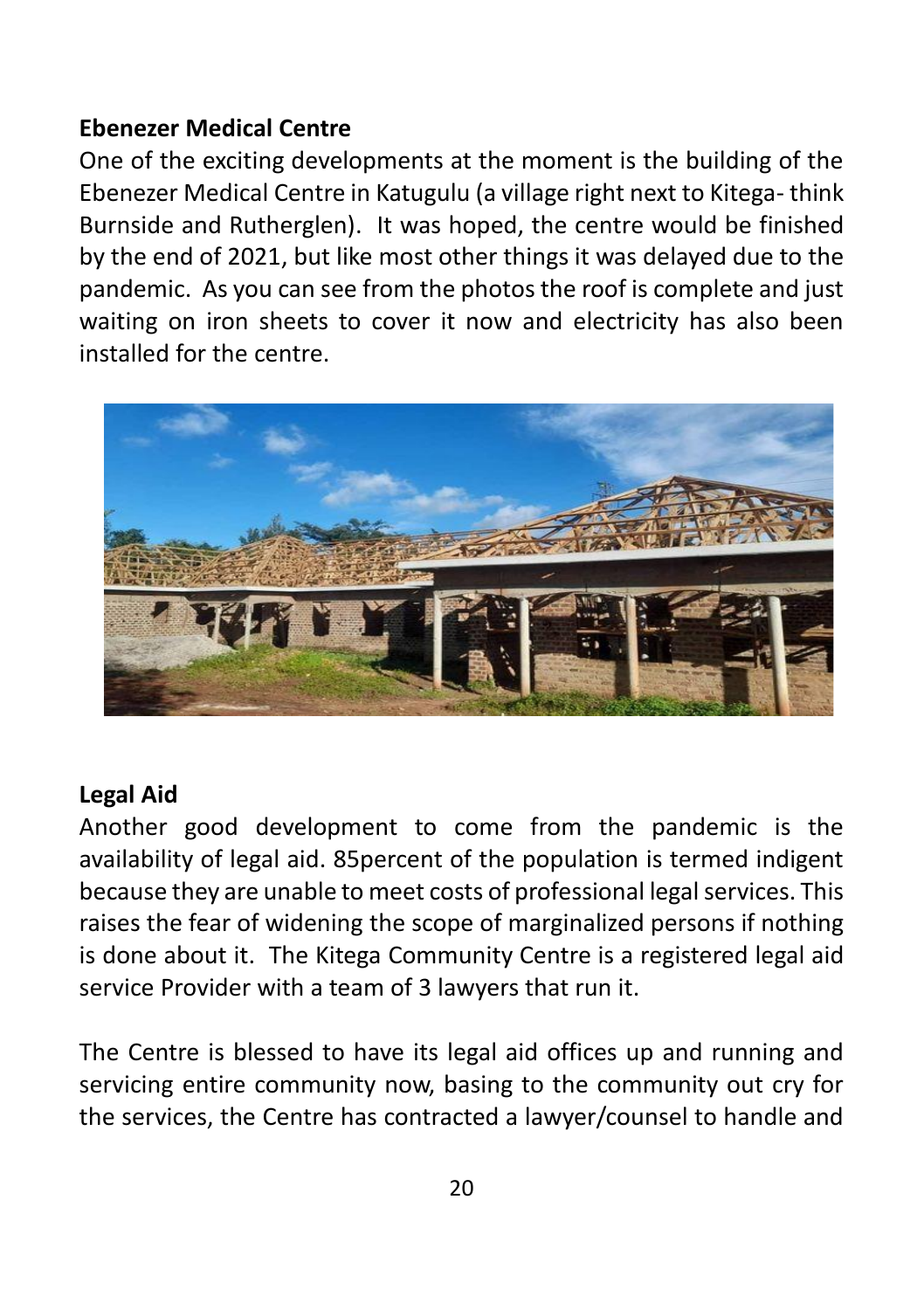provide legal aid support and advices to the community, this has come with a challenge of meeting some costs and court processes and fees.

The Legal Aid team have recently just won a case which involved evicting over 40 households -mainly widows and underserved in Kitega. The case was dismissed and that means the livelihoods have been secured and there is shelter for families.

This is just a whistlestop update of Kitega. There is still a new maize mill; the poultry project; teaching carpentry skills; VICOBA training and meetings; celebrating International Women's Day and all the usually ongoings of the centre. The Centre very much live by their motto which is – "*Start where you are, use what you have, do what you can*".

You can keep up to date with Kitega on their website <http://kitegacc.org/> , Facebook page <https://www.facebook.com/kitegacc> or our own Facebook page <https://www.facebook.com/FriendsofKitega>

Amy Samson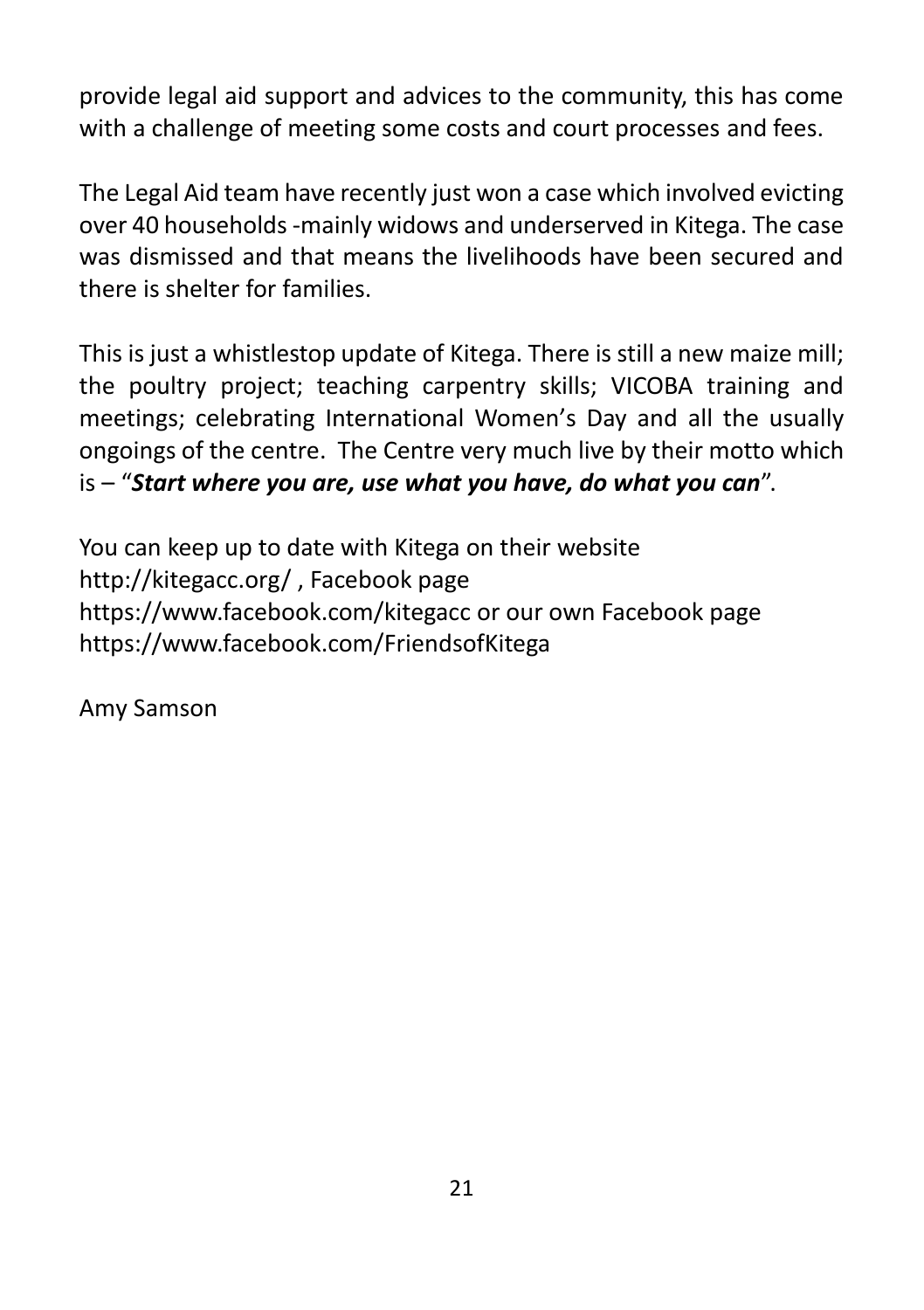# **A date for your diary**

# **1. The Bible Course**

You might remember that we ran "The Bible Course", last year on zoom. Many people were able to be part of that and appreciated it but others couldn't take part for all sorts of reasons. We are running the Bible Course again, on Sunday evenings starting in August, in the church building. It's fine to come along for a second go "in person" this time or to come because you couldn't manage last time, or to bring along a friend. Here's what it's about…



The Bible Course is an eight-session course helping you explore the BIG story.

Over eight interactive sessions, it combines video teaching, group discussion, personal reflection and daily readings.

#### **Key features**

- *The Bible Course* helps you see how the books of the Bible are part of one big story
- Using a unique storyline, *The Bible Course* will show you how key events, books and characters fit together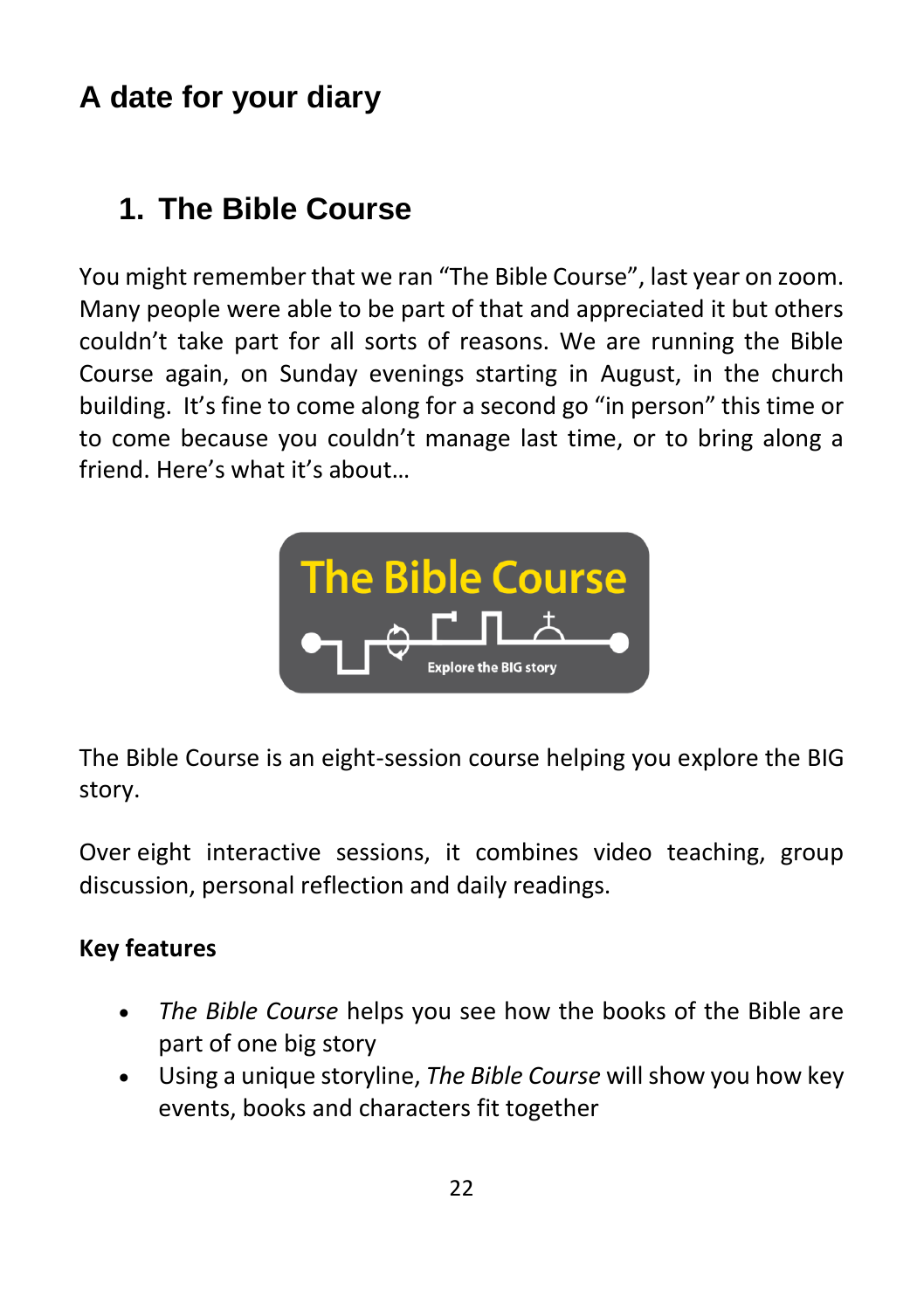- Video teaching, written guides, diagrams, and readings will help you grow in confidence as you read the Bible for yourself
- The course will increase your confidence, equip you to read the Bible better and help you to see its relevance to daily life. The course provides a birds-eye view of the world's bestselling book.

There are eight sessions, but it may not run every week and be flexible around holidays for instance, and other events.

Here is the link to find out more or talk to someone who was at the course before. [https://www.biblesociety.org.uk/explore-the-bible/the](https://www.biblesociety.org.uk/explore-the-bible/the-bible-course/)[bible-course/](https://www.biblesociety.org.uk/explore-the-bible/the-bible-course/)

Chris Mackintosh

## **2. Bereavement Care Awareness**

In September we are planning to hold a half day training course called **'Bereavement Care Awareness'**. It is run by Care for the Family, and we're doing it jointly with Stonelaw church. We're all affected by bereavement – and those of us who have experienced this first hand will know what helped and what really



didn't help at all. This half day course aims to equip us all to be better at helping each other when we're in the throws of loss, and its open to anyone who would like to attend. It will be on Zoom, **on Saturday 17th September** at 10am, finishing at 1pm.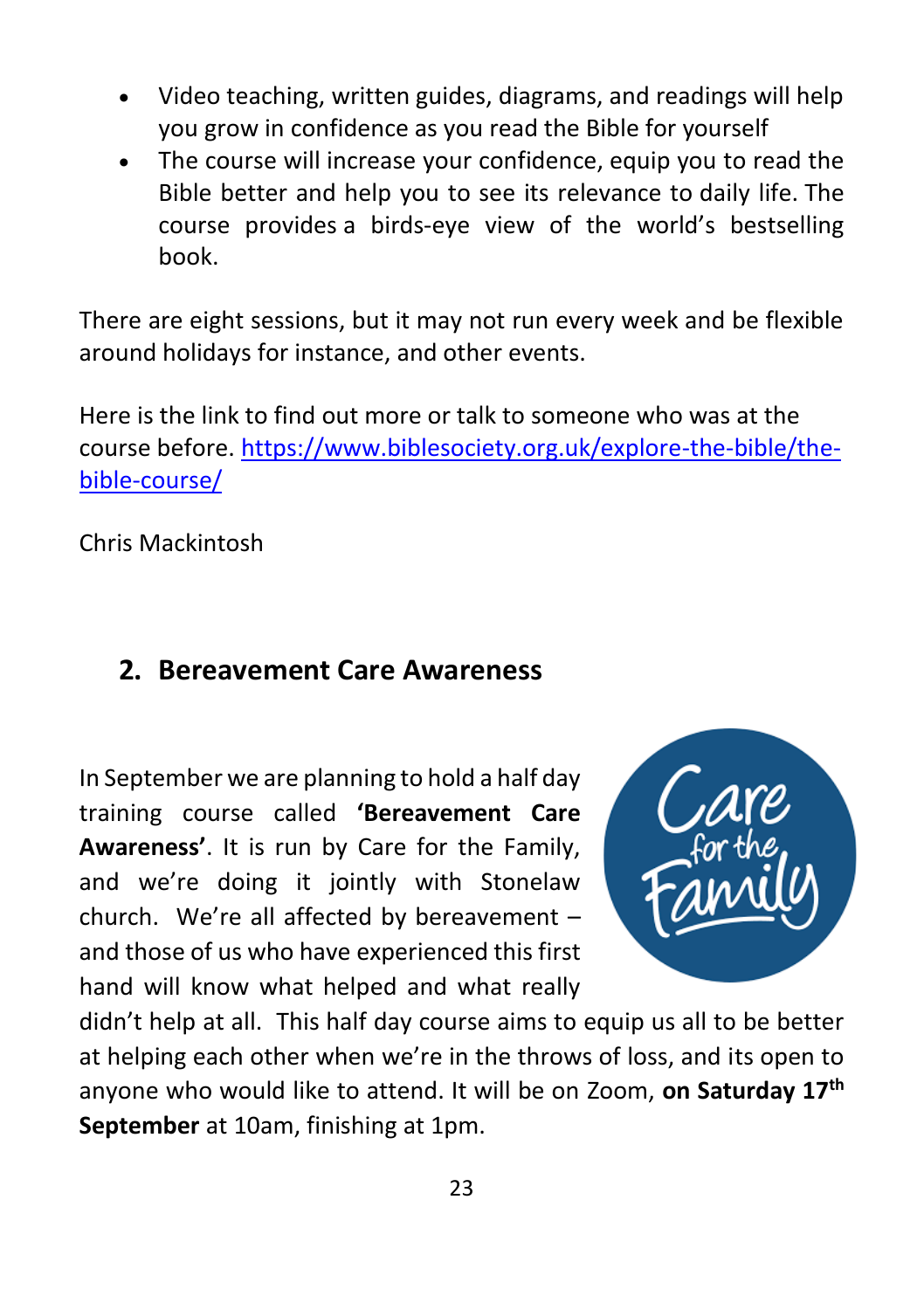Please do consider doing this – it would be great to feel better equipped to help each other in our church family, and our friends and neighbours in the community.

You can find out more on the Care website -

[https://www.careforthefamily.org.uk/support-for-you/family](https://www.careforthefamily.org.uk/support-for-you/family-life/bereavement-support/bereavement-care-awareness-for-churches/)[life/bereavement-support/bereavement-care-awareness-for-churches/](https://www.careforthefamily.org.uk/support-for-you/family-life/bereavement-support/bereavement-care-awareness-for-churches/)

Lesley Mackintosh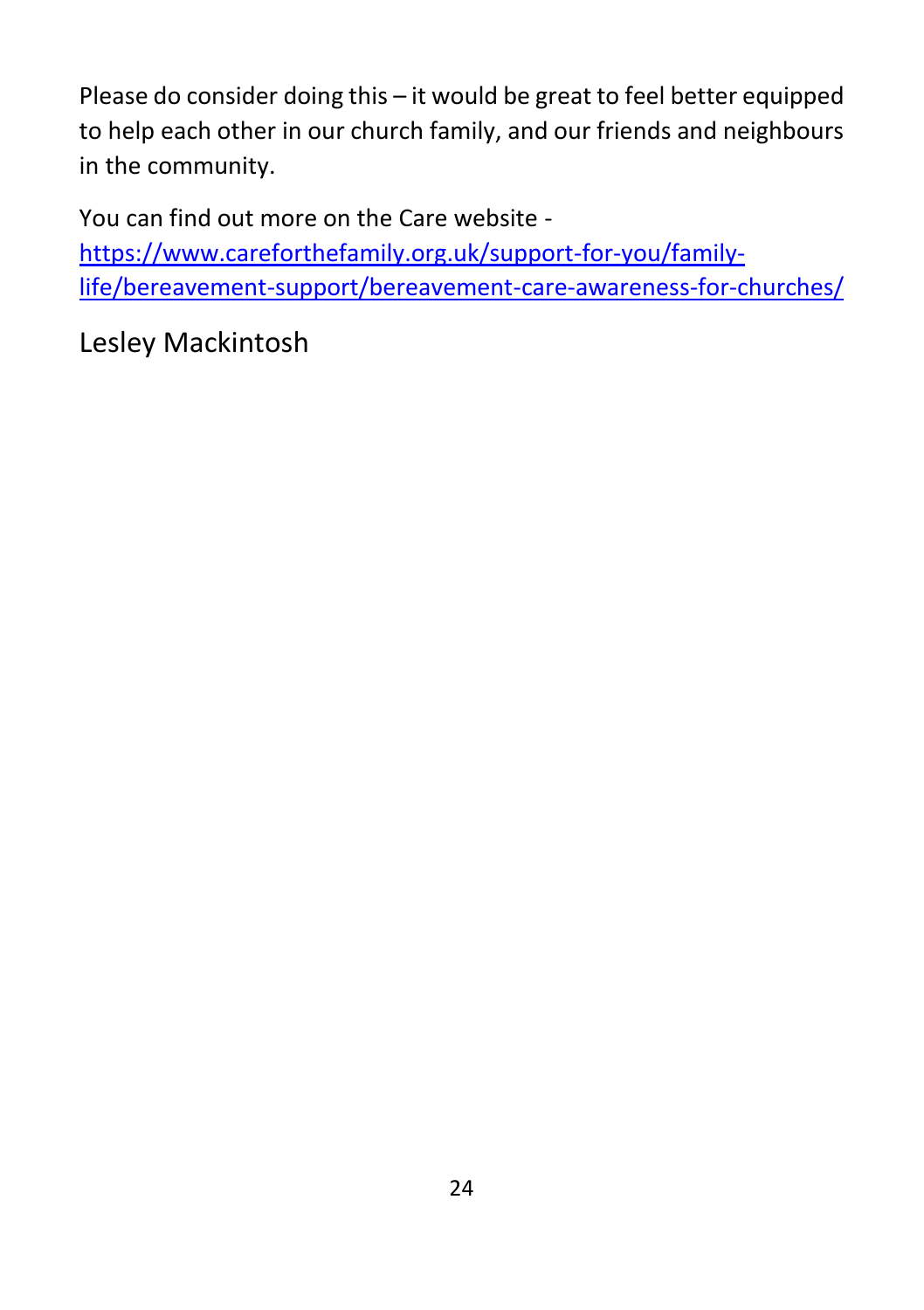# **Announcements**

#### **Baptism**

On Sunday 24 April we were joined by many of Naomi Wylie's friends and family as she was baptised by William – it was a lovely service with some hymns chosen by Naomi.

# **Deaths**

*"The Lord is near to the broken-hearted and saves the crushed in spirit." Psalm 34:18*

#### Pat May

Pat May died on 30<sup>th</sup> March aged 78. He was a son of the manse and one of six brothers. Pat served in the merchant navy, before working for Colas where he spent most of his working life, responsible for sales in Scotland and the north of England.

Pat and Rene were married in 1969 and came to Burnside in 1975. He was a father to Alistair, Jonathan and Annette and he and Rene also fostered numerous children and young people.

In the church we have many reasons to be grateful for Pat. He served as an elder for decades and was passionate about pastoring those for whom he had responsibility. Over the years he taught in Sunday school, led Bible study groups, was active in the property committee and was willing to take on any job that came his way. He loved the Lord and he loved people – so a significant part of faithful service for him was welcoming and encouraging people. We are blessed to have had him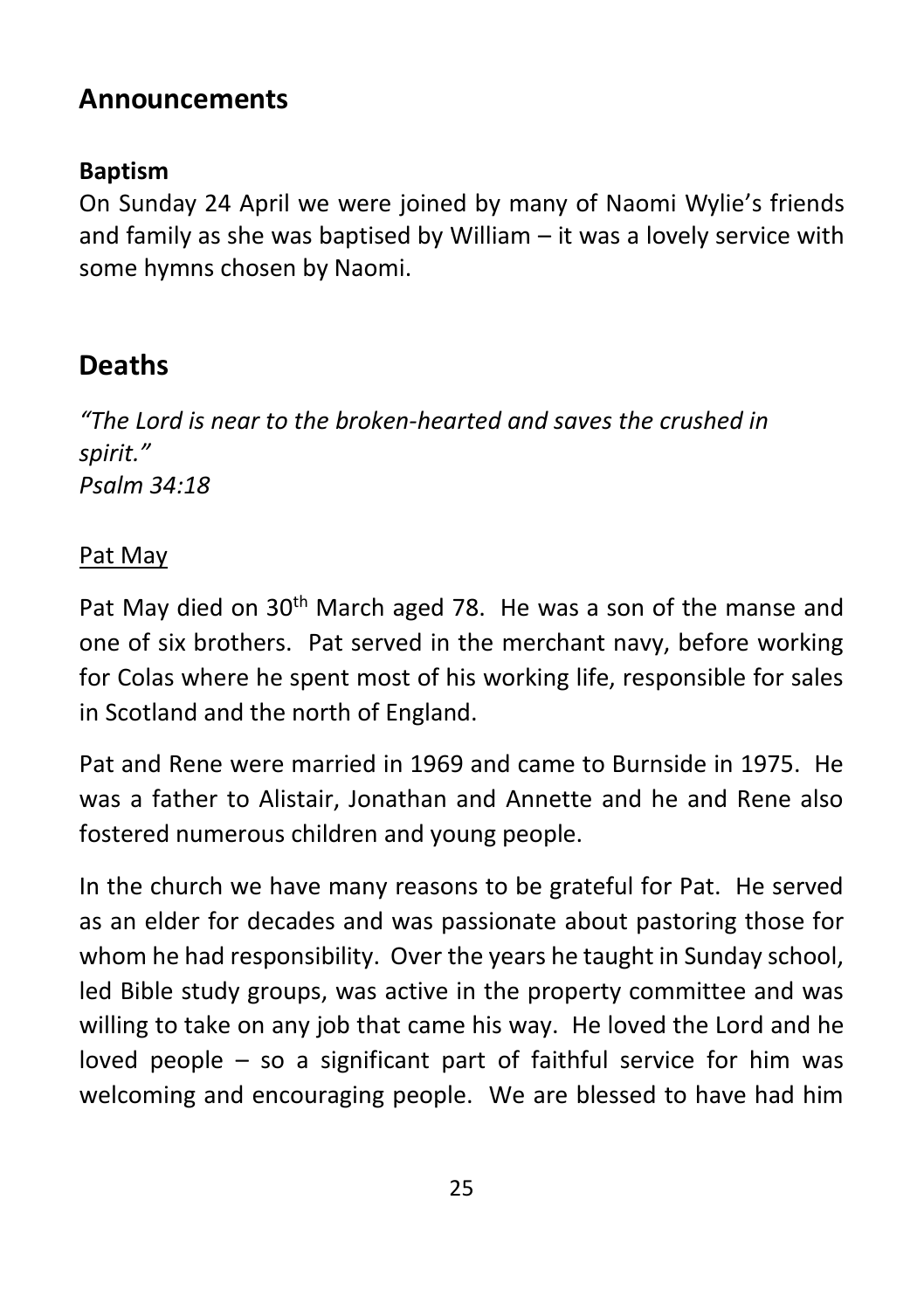serve as an elder in our congregation and commit to pray for Rene and the rest of the family as they miss Pat.

#### Joy Bryce

Joy Bryce died on 19<sup>th</sup> April aged 97. She was latterly resident in Duncraggan, having previously lived in Underwood Road. Joy was the widow of Jim who died in 2001 and was a grandmother to Katie and Carolyn. For a time, Joy had owned a paint and wallpaper shop on Stonelaw Road, and when trade became difficult she reopened this as Burnside Bodega for off sales. Sailing was one of Joy's main interests and she loved being around Inversnaid. When she was able, she was a regular member of our Sunday morning congregation. We remember Gordon, Lynn, Katie and Carolyn in their loss.